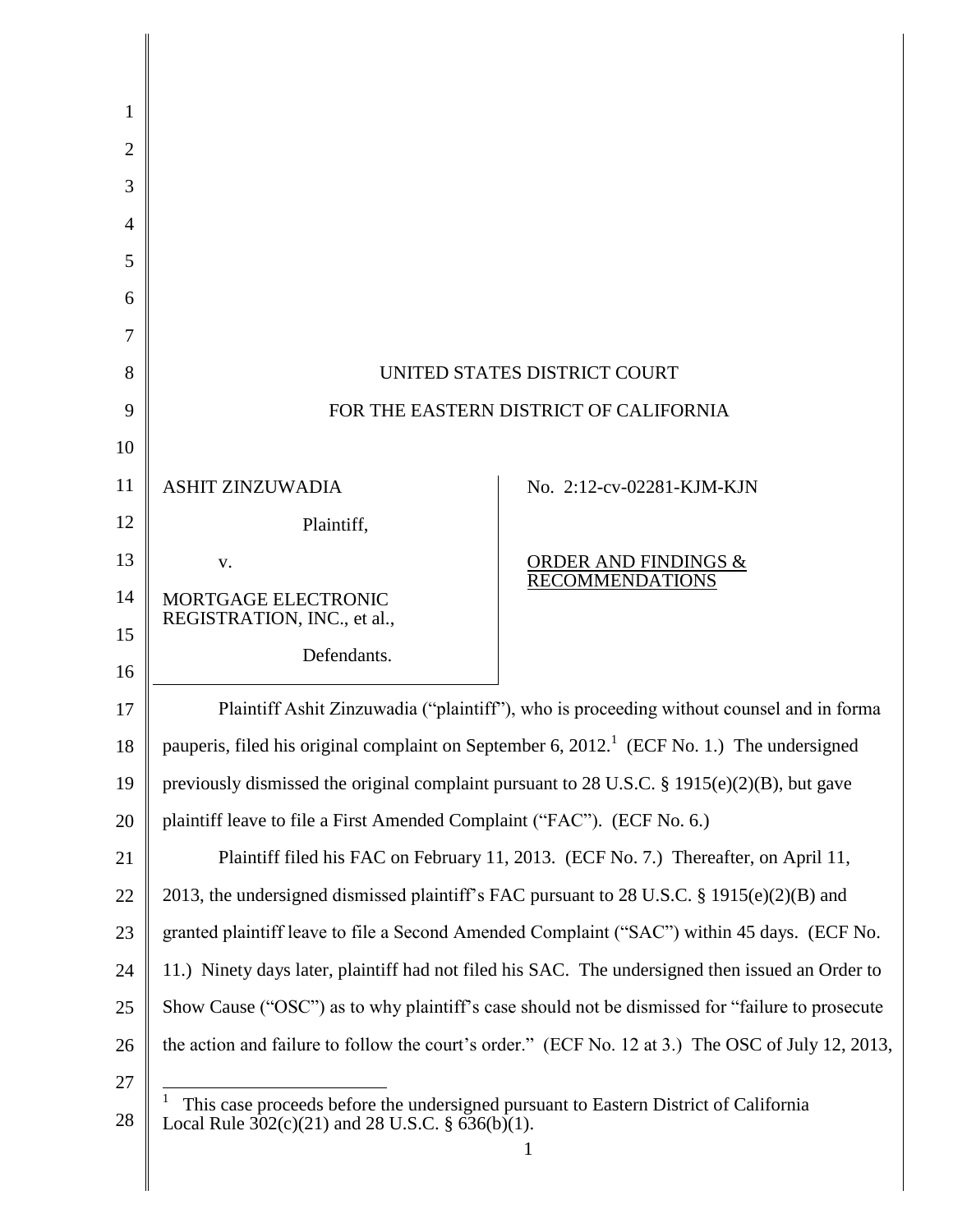1 2 3 gave plaintiff an extension of until July 26, 2013, to respond to the undersigned's OSC and to file a SAC. (Id.) Plaintiff filed both documents on July 26, 2013. (ECF Nos. 13, 14.) The SAC is the pleading presently before the undersigned. (Second Am. Compl., ECF No. 13.)

Pursuant to the undersigned's screening authority provided in 28 U.S.C.  $\S$  1915(e)(2), and given that plaintiff has had three opportunities to allege facts plausibly supporting his potential federal claims, the undersigned recommends that the SAC be dismissed with prejudice for the reasons stated below. The undersigned also recommends that the court decline to exercise supplemental jurisdiction over plaintiff's potential state law claims. 28 U.S.C. § 1367(c)(3).

9

4

5

6

7

8

## I. BACKGROUND

10 11 12 13 14 15 16 Plaintiff's 45-page SAC contains few factual allegations. However, it appears plaintiff refinanced his home in Tracy, California, with American Mortgage Network, Inc. ("American") on December 15, 2006. (Second Am. Compl. at 1.) During this refinancing, plaintiff alleges that he was not given an opportunity to review the refinance documents prior to signing them. (Id. at 5.) Despite the notary's promise that American or Alliance Title Company would send the finalized documents to him, plaintiff states that he "never received any documents" from either company. (Id.)

17 18 19 20 21 22 23 24 The next paragraph of the SAC, however, indicates that "plaintiff finally received a copy of her [sic]<sup>2</sup> loan application from Alliance Title in December 2010." (Id.) Upon reviewing the loan application, plaintiff discovered that the documents indicated that his income was \$9,000 per month. (Id.) Plaintiff claims that he "did not provide these fictitious figures to the broker or bank." (Id.) Additionally, plaintiff alleges that American changed the loan "from a simple fixed interest loan to a hybrid interest only loan for the first 120 months followed by a principal and interest loan for the rest of the term." (Id. at 5.) Plaintiff claims that this change increased his monthly payments "by about 50%." (Id.)

- 25 According to plaintiff, American is identified on the deed of trust as the lender and
- 26 Mortgage Electronic Registration Systems, Inc. ("MERS") is identified as the beneficiary of the
- 27 28  $\overline{a}$ 2 The SAC contains both masculine and feminine pronouns. For the sake of consistency and because plaintiff more commonly uses masculine than feminine, the court uses masculine pronouns herein.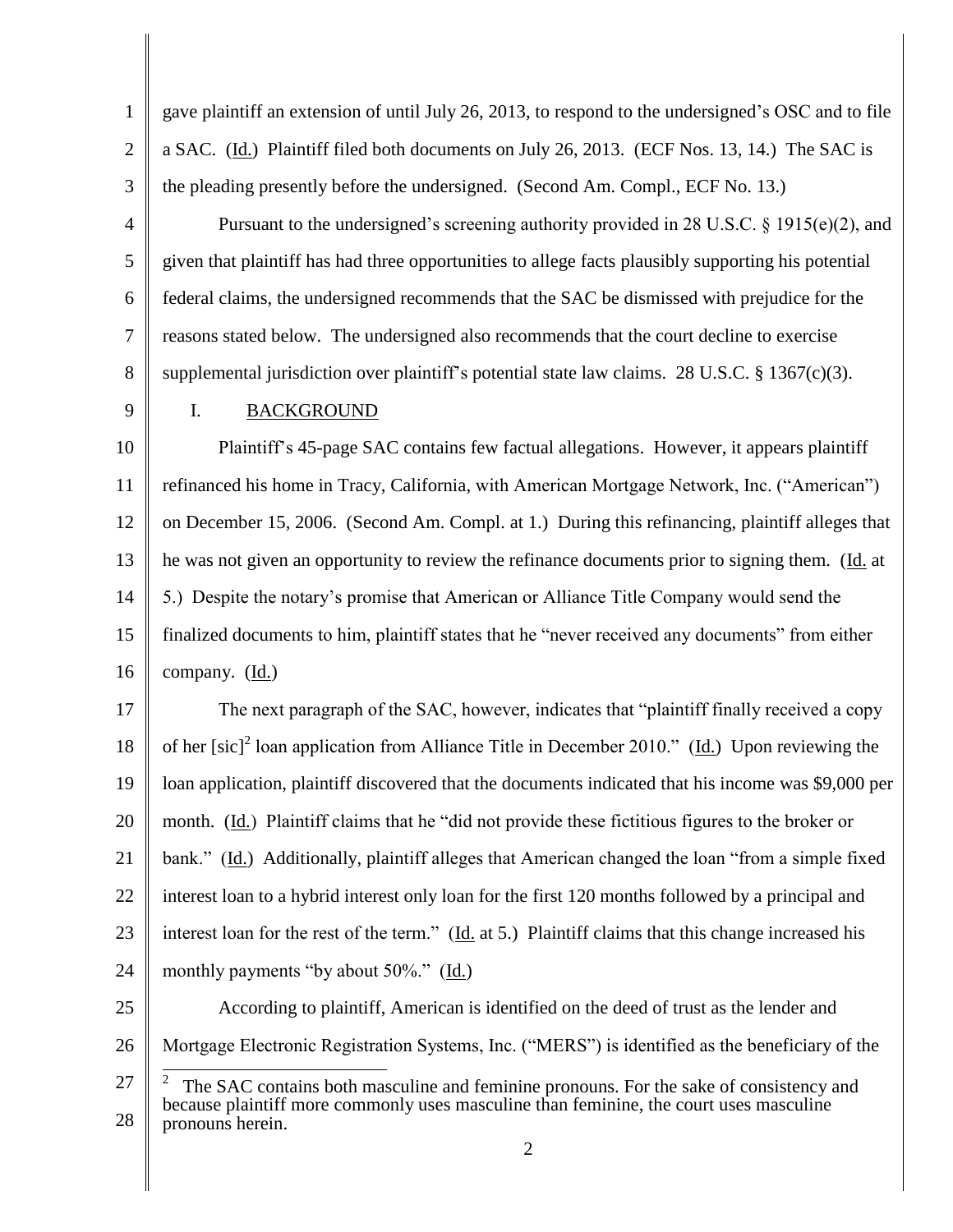| $\mathbf{1}$   | security. (Id. at 6.) Plaintiff claims that American securitized plaintiff's mortgage through                                                                                                            |
|----------------|----------------------------------------------------------------------------------------------------------------------------------------------------------------------------------------------------------|
| $\overline{2}$ | IndyMac Bank, Lehman Brothers, and Deutsche Bank National Trust Company ("DBNTC"). <sup>3</sup>                                                                                                          |
| 3              | (Id.) According to plaintiff, DBNTC is the trustee for the security which contains plaintiff's                                                                                                           |
| 4              | mortgage. (Id. at 3.) Plaintiff alleges that OneWest Bank, FSB ("OneWest") is the parent                                                                                                                 |
| 5              | company of IndyMac Mortgage Services and the "purported servicer of [p]laintiff's loan." (Id.)                                                                                                           |
| 6              | NDEX West, LLC ("NDEX") is a "collection agent" working on OneWest's behalf. (Id.) NDEX                                                                                                                  |
| 7              | is the entity foreclosing on plaintiff's property. (Id.)                                                                                                                                                 |
| 8              | The SAC alleges that on October 27, 2009, NDEX recorded a notice of default                                                                                                                              |
| 9              | "describing the property with instructions that plaintiff contact OneWest Bank, FSB to stop the                                                                                                          |
| 10             | foreclosure." (Id. at 6.) The SAC further alleges that on December 22, 2011, NDEX and                                                                                                                    |
| 11             | Nationwide Posting and Publication, Inc. recorded a Notice of Trustee's Sale ("NOTS") "stating                                                                                                           |
| 12             | that the property would be sold at public auction on January 13, 2012 and the notice posted on                                                                                                           |
| 13             | [p]laintiff's door does not include a signature or name of any authorized officer." $(Id.)$                                                                                                              |
| 14             | $\prod$ .<br>ORDER TO SHOW CAUSE                                                                                                                                                                         |
| 15             | As described above, the undersigned's OSC of July 12, 2013, gave plaintiff until July 26,                                                                                                                |
| 16             | 2013, to both respond to the OSC and file his amended pleading. (ECF No. 12 at 3.) On July 26,                                                                                                           |
| 17             | 2013, plaintiff filed a response to the OSC ("Response"). (ECF No. 14.) Plaintiff's Response                                                                                                             |
| 18             | explains that plaintiff made an honest mistake in reading the undersigned's order of April 11,                                                                                                           |
| 19             | 2013, and explains that plaintiff did not understand that the undersigned had granted leave to file                                                                                                      |
| 20             | $\frac{1}{1}$                                                                                                                                                                                            |
| 21             |                                                                                                                                                                                                          |
| 22             | 3<br>The SAC's factual allegations touch upon on this securitization issue only briefly. The<br>securitization facts were apparently alleged in connection with plaintiff's state law wrongful           |
| 23             | foreclosure claim. The undersigned does not address the securitization issue at length here, as it is<br>not asserted in connection with any federal claim that could provide the basis for this court's |
| 24             | jurisdiction.                                                                                                                                                                                            |
| 25             | Curiously, the NOTS that plaintiff attaches to the SAC reflects dates different from those<br>alleged in the text of his pleading. (Second Am. Compl. at 77-78.) Instead of a public auction on          |
| 26             | January 13, 2012, the attached NOTS indicates that the sale will occur on August 15, 2012. (Id.<br>at 77.) Likewise, the NOTS itself is dated July 18, 2012. (Id. at 78.) Moreover, elsewhere in the     |
| 27             | SAC plaintiff alleges that the sale is "presently scheduled for August 8, 2013." (Second Am.<br>Compl. at 34.) Needless to say, plaintiff's allegations regarding December 22, 2011, and January         |
| 28             | 13, 2012, are somewhat conflicting. Regardless, these discrepancies have no impact on the<br>sufficiency of plaintiff's complaint.                                                                       |
|                | 3                                                                                                                                                                                                        |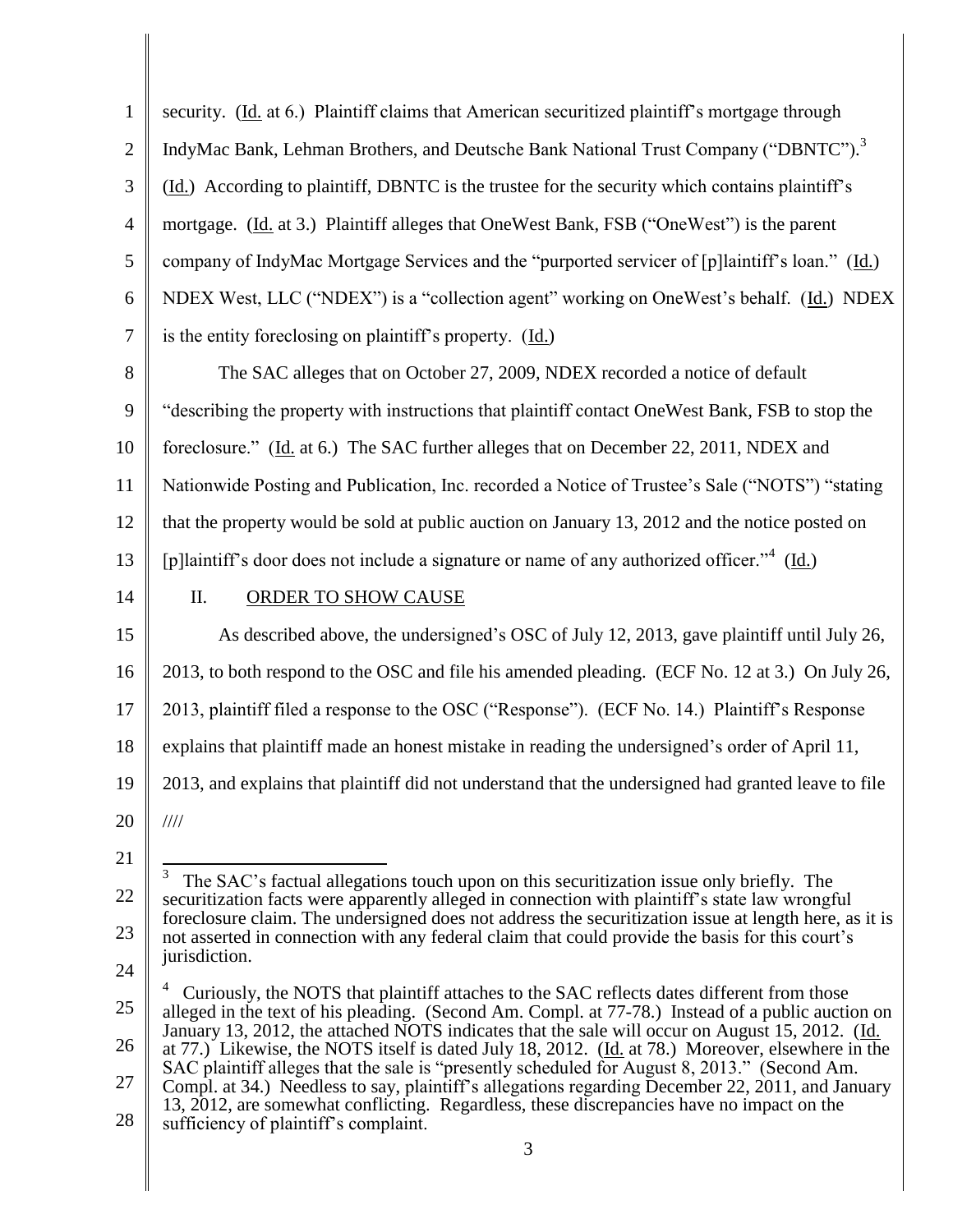1 2 an amended pleading. (Id.) In light of plaintiff's pro se status and his explanation, the undersigned's OSC (ECF No. 12) is discharged.

3

#### III. LEGAL STANDARD

4 5 6 7 8 9 10 As explained in the undersigned's order of April 11, 2012, the undersigned is required to screen complaints brought by parties proceeding in forma pauperis. See 28 U.S.C. § 1915(e)(2); see also Lopez v. Smith, 203 F.3d 1122, 1129 (9th Cir. 2000) (en banc). Pursuant to 28 U.S.C. § 1915(e)(2), the undersigned is directed to dismiss a case filed pursuant to the in forma pauperis statute if, at any time, it determines that the allegation of poverty is untrue, or if the action is frivolous or malicious, fails to state a claim on which relief may be granted, or seeks monetary relief against an immune defendant.

11 12 13 14 15 16 17 18 19 20 21 22 23 24 25 26 27 28 Under the "notice pleading" standard of the Federal Rules of Civil Procedure, a complaint must provide, in part, a "short and plain statement" of plaintiff's claims showing entitlement to relief. Fed. R. Civ. P. 8(a)(2); see also Paulsen v. CNF, Inc., 559 F.3d 1061, 1071 (9th Cir. 2009). A complaint should be dismissed for failure to state a claim if, taking all well-pleaded factual allegations as true, it does not contain "enough facts to state a claim to relief that is plausible on its face." Coto Settlement v. Eisenberg, 593 F.3d 1031, 1034 (9th Cir. 2010) (quoting Ashcroft v. Iqbal, 556 U.S. 662, 678 (2009)). "'A claim has facial plausibility when the plaintiff pleads factual content that allows the court to draw the reasonable inference that the defendant is liable for the misconduct alleged." Caviness v. Horizon Cmty. Learning Ctr., Inc., 590 F.3d 806, 812 (9th Cir. 2010) (quoting Iqbal, 556 U.S. at 678). The undersigned accepts all facts alleged as true and construes them in the light most favorable to the plaintiff; the undersigned is "not, however, required to accept as true conclusory allegations that are contradicted by documents referred to in the complaint, and [the undersigned does] not necessarily assume the truth of legal conclusions merely because they are cast in the form of factual allegations." Paulsen, 559 F.3d at 1071 (citations and quotation marks omitted). The undersigned must construe a pro se pleading liberally to determine if it states a claim and, prior to dismissal, tell a plaintiff of deficiencies in the complaint and give the plaintiff an opportunity to cure them if it appears at all possible that the plaintiff can correct the defect. See Lopez, 203 F.3d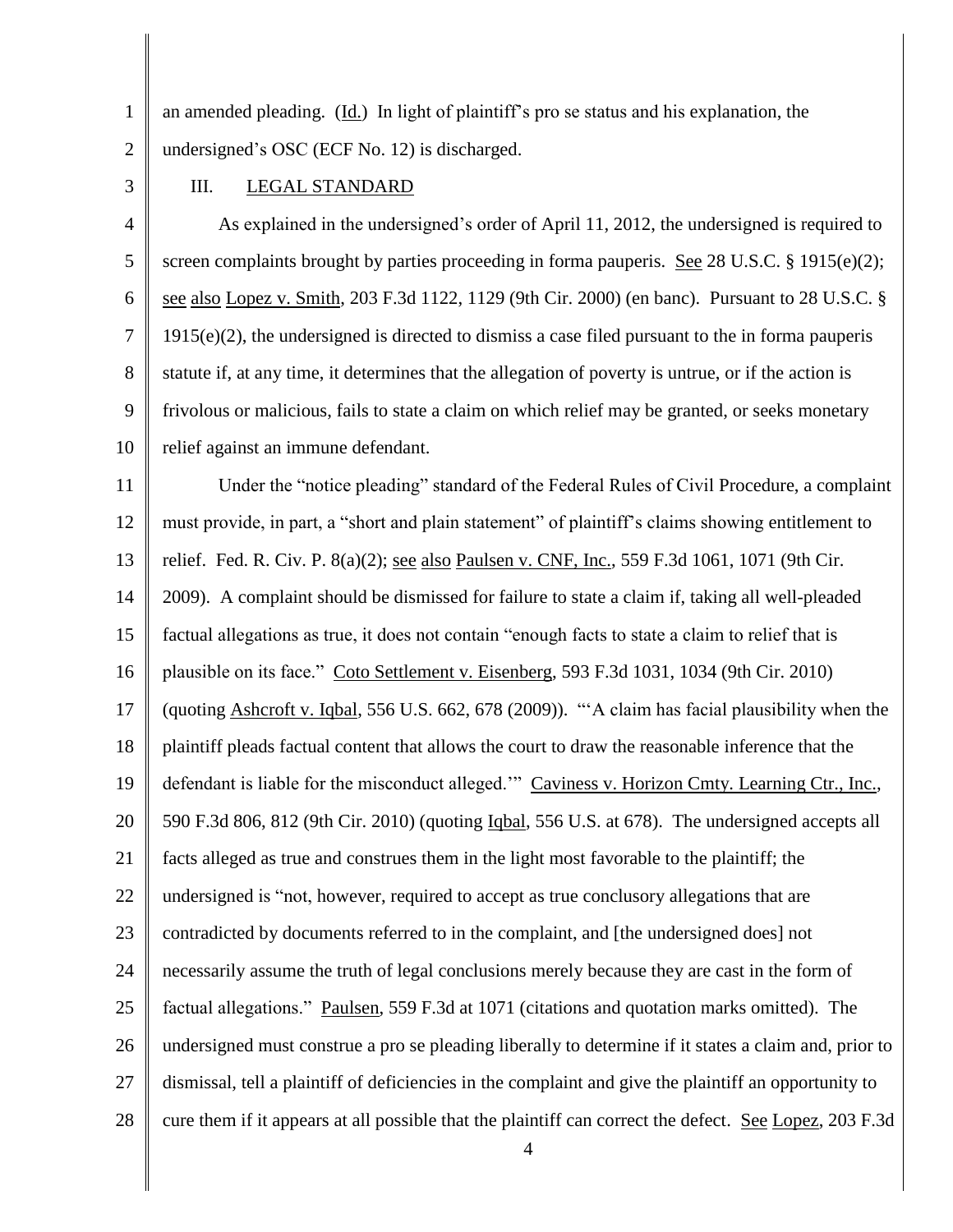1 2 3 4 at 1130-31. Plaintiff has the responsibility to allege facts to state a plausible claim for relief. Iqbal, 556 U.S. at 678; Moss v. U.S. Secret Serv., 572 F.3d 962, 969 (9th Cir. 2009) ("bald allegation of impermissible motive" was conclusory and not entitled to an assumption of truth at the pleading stage).

5

### IV. DISCUSSION

6 7 8 9 10 11 The FAC attempted to state claims under three federal laws: violation of the Real Estate Settlement Procedures Act ("RESPA"), 12 U.S.C. § 2605; violation of the Fair Debt Collection Practices Act ("FDCPA"), 15 U.S.C. § 1692; and violation of the Racketeer Influenced and Corrupt Organization Act ("RICO"), 18 U.S.C. § 1961. (ECF No. 7 at 21, 23, 28.) The undersigned determined that plaintiff failed to state a valid claim under any of these federal statutes, and gave plaintiff leave to amend his pleading yet again. (ECF No. 11 at 14.)

12 13 14 15 16 17 18 19 20 21 In general, the SAC alleges the FAC's same claims in much the same language. With the exception of plaintiff's RICO claim, which plaintiff essentially left unaltered despite the undersigned's order (ECF No. 11 at 13-14), the SAC only slightly modifies the federal claims plaintiff previously asserted. The SAC also asserts two "new" federal claims: violation of the Fair Credit Reporting Act ("FCRA"),15 U.S.C. § 1681; and violation of the Truth In Lending Act ("TILA"),15 U.S.C. § 1641.<sup>5</sup> Furthermore, the SAC renews plaintiff's request for a preliminary injunction, although that same request was previously dismissed for the reasons stated in the undersigned's order of December 28, 2012. (ECF Nos. 1, 6 at 13.) As discussed below, notwithstanding having had three chances to do so, plaintiff has failed to sufficiently allege a federal claim yet again.

22

#### a. RESPA

23 24 25 26 The undersigned's prior order explained the reasons the FAC failed to adequately allege a RESPA claim. (ECF No. 11 at 8.) In the FAC, plaintiff alleged RESPA violations against American, OneWest, MERS, and DBNTC. (ECF No. 7 at 21.) With respect to plaintiff's RESPA claim against American, the undersigned explained that the claim was time-barred:

<sup>28</sup>  $\overline{a}$ 5 Plaintiff's original complaint contained TILA allegations which were dismissed by the court. (ECF Nos. 1 at 31-32, 6 at 9-10.)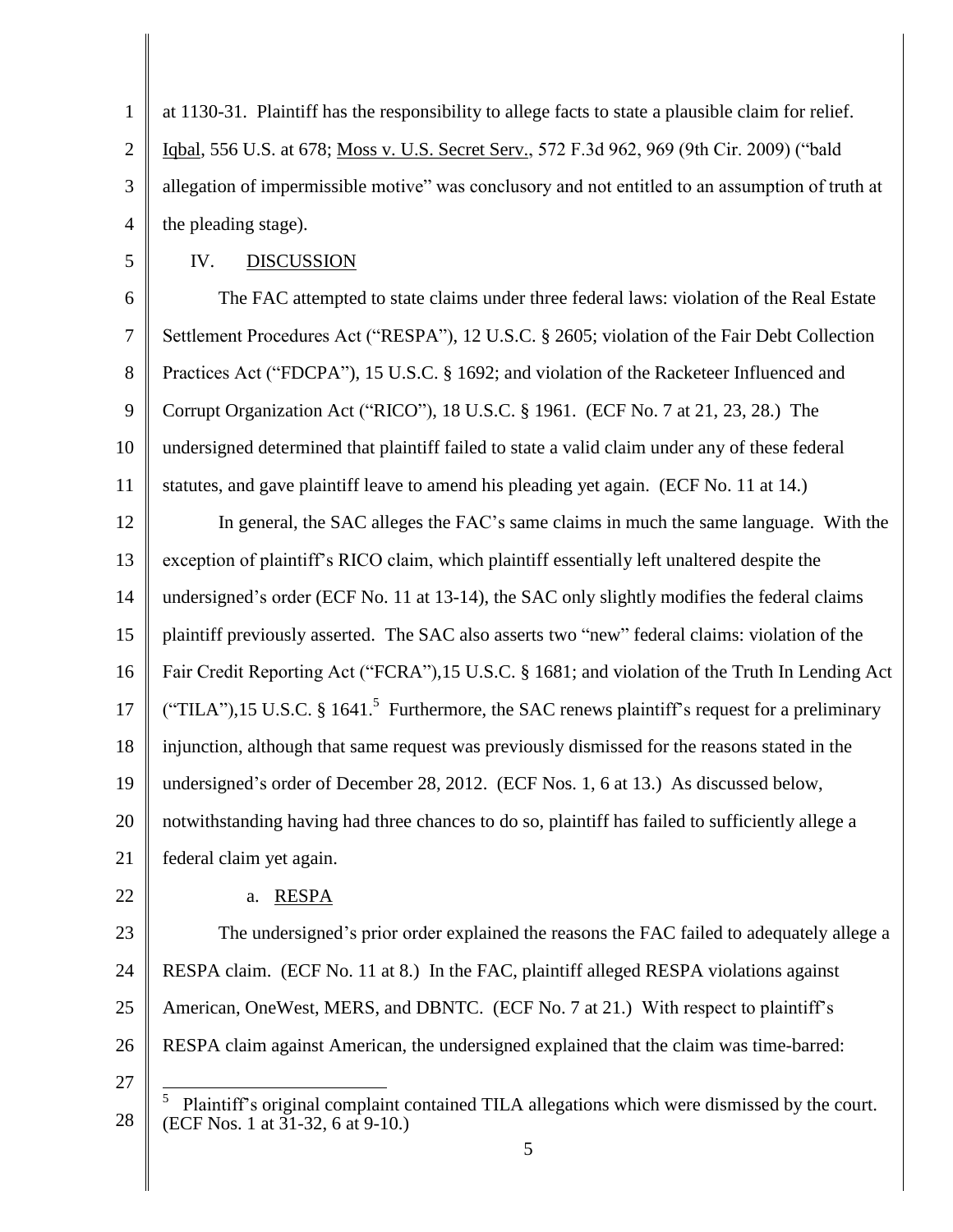1 2 3 4 5 6 7 8 9 10 11 "[p]laintiff alleges that American forced him to use the services of a particular title company at the time he refinanced his mortgage loan in 2006." (Id. at 8.) Despite the FAC's failure to cite to a particular section of RESPA for his claim against American, the undersigned determined that the claim likely fell under section 2608 of RESPA.<sup>6</sup> The undersigned then explained that "claims" under section 2608 must be filed within one year of the date of the alleged violation." (Id. at 9 (citing 12 U.S.C. § 2614).) The undersigned concluded that "plaintiff's own allegations reveal that his RESPA claim against American is time-barred" because American's alleged misconduct occurred in 2006 but plaintiff did not file his action until 2012. (Id.) The undersigned gave plaintiff leave to amend his pleading to "allege a basis for delaying the commencement of the one-year limitations period stated in 12 U.S.C. § 2614." With respect to the FAC's RESPA claims targeting OneWest, MERS, and DBNTC, the

12 13 14 15 16 17 18 19 undersigned found plaintiff's complaint "insufficient for a different reason." (ECF No. 11 at 9.) Plaintiff's RESPA allegations against OneWest, MERS, and DBNTC stemmed from the defendants' alleged failure to "properly credit or post payments that plaintiff made on his mortgage." (Id.) The undersigned found that plaintiff failed to allege "a single *fact"* plausibly suggesting "that he made certain mortgage payments that were not ultimately credited to him." (Id. (emphasis in original).) Therefore, the undersigned dismissed plaintiff's RESPA claims against OneWest, MERS, and DBNTC without prejudice and gave plaintiff leave to amend. (Id. at 10.)

20 21 22 23 24 25 In the current pleading — the SAC — plaintiff's RESPA claims differ from the RESPA claims contained in the FAC and discussed above. For instance, the SAC omits the allegation that American forced plaintiff to use a certain title company in 2006. Yet the SAC includes language in favor of tolling a statute of limitations despite the fact that the undersigned's order of April 11, 2013, indicated only plaintiff's allegation *against American* was time-barred. (Second Am. Compl. at 29.)

<sup>27</sup> 28  $\overline{\phantom{a}}$ 6 See 12 U.S.C. § 2608(a) ("No seller of property . . . shall require directly or indirectly . . . that title insurance covering the property be purchased by the buyer from any particular title company.")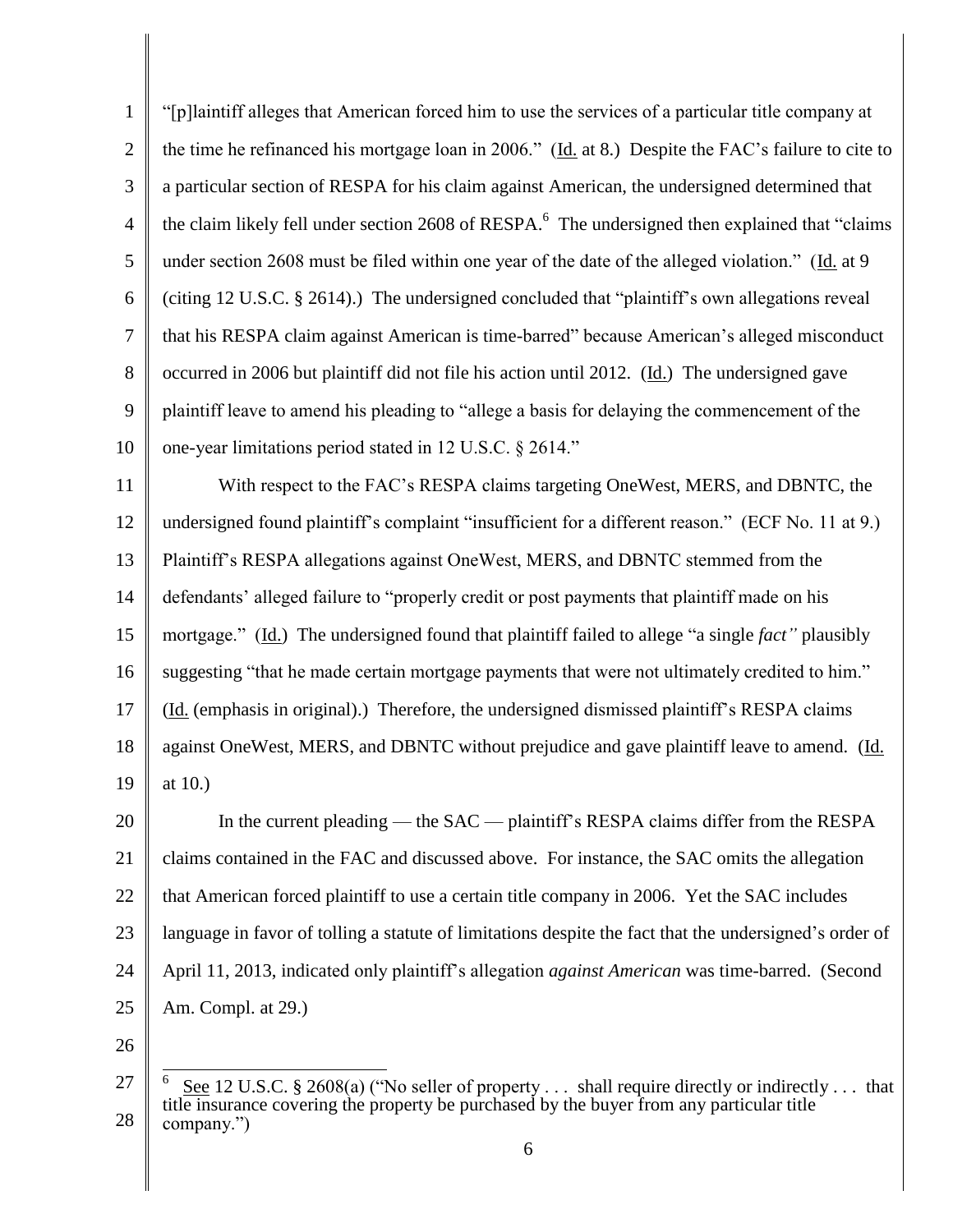The SAC also omits the FAC's allegations that defendants OneWest, MERS, and DBNTC failed to "properly credit or post" mortgage payments made by plaintiff. (ECF No. 7 at 22.) The SAC makes no mention of such allegations.

1

2

3

4 5 6 7 8 9 10 11 12 13 14 15 16 17 18 19 20 Rather than including new substantive factual allegations to support these potential federal claims, the SAC broadly recycles the deficient RESPA claims from plaintiff's previouslydismissed original complaint. (ECF No. 1 at 31-32.) These claims include an assertion that a violation of RESPA is also a violation of California Financial Code section 50505, an allegation that IndyMac Mortgage Services and NDEX failed to respond to plaintiff's Qualified Written Requests ("QWR"), and finally a broad allegation that "defendants have engaged in a pattern and practice of non-compliance with" RESPA. (Second Am. Compl. at 28-29.) These claims are contained in paragraphs 49, 50, and 52 of the SAC and are substantially similar paragraphs 50, 51, and 52 of plaintiff's original complaint. (Compare ECF No. 1 at 31-32 with Second Am. Compl. at 28-29.) For the reasons discussed in the undersigned's order of December 28, 2012, which dismissed plaintiff's original complaint without prejudice, paragraphs 50, 51, and 52 fail to state a valid RESPA claim. (ECF No. 6 at 6-7 (citing Garcia v. Wachovia Mortgage Corp., 676 F. Supp. 2d 895, 909 (C.D. Cal. 2009) (dismissing RESPA claim without prejudice for failure to allege actual damages, because alleging only a failure to respond to a QWR is itself insufficient to "state a claim for damages.")).) As practically nothing has changed with these paragraphs, now repackaged as paragraphs 49, 50, and 52 in the SAC, the undersigned again finds that they fail to state a RESPA claim.

21 22 23 24 25 26 27 28 The SAC also contains three new paragraphs of RESPA allegations. (Second Am. Compl. at 28-29.) However, none of these additional paragraphs remedy the deficiencies identified in the undersigned's order of December 28, 2012. (ECF No. 6.) The first additional paragraph appears to be plaintiff's attempt to clarify which defendants his RESPA claims target. (Second Am. Compl. at 28.) Plaintiff explains that he is unsure of the roles each defendant played in the process but, "due to the conspiratorial nature of the conduct complained of herein, and also due to [d]efendants' failure to property advice [sic] [p]laintiff as to the roles and identities of the various entities," he alleges "all [d]efendants OneWest Bank, FSB and NDEX West LLC" violated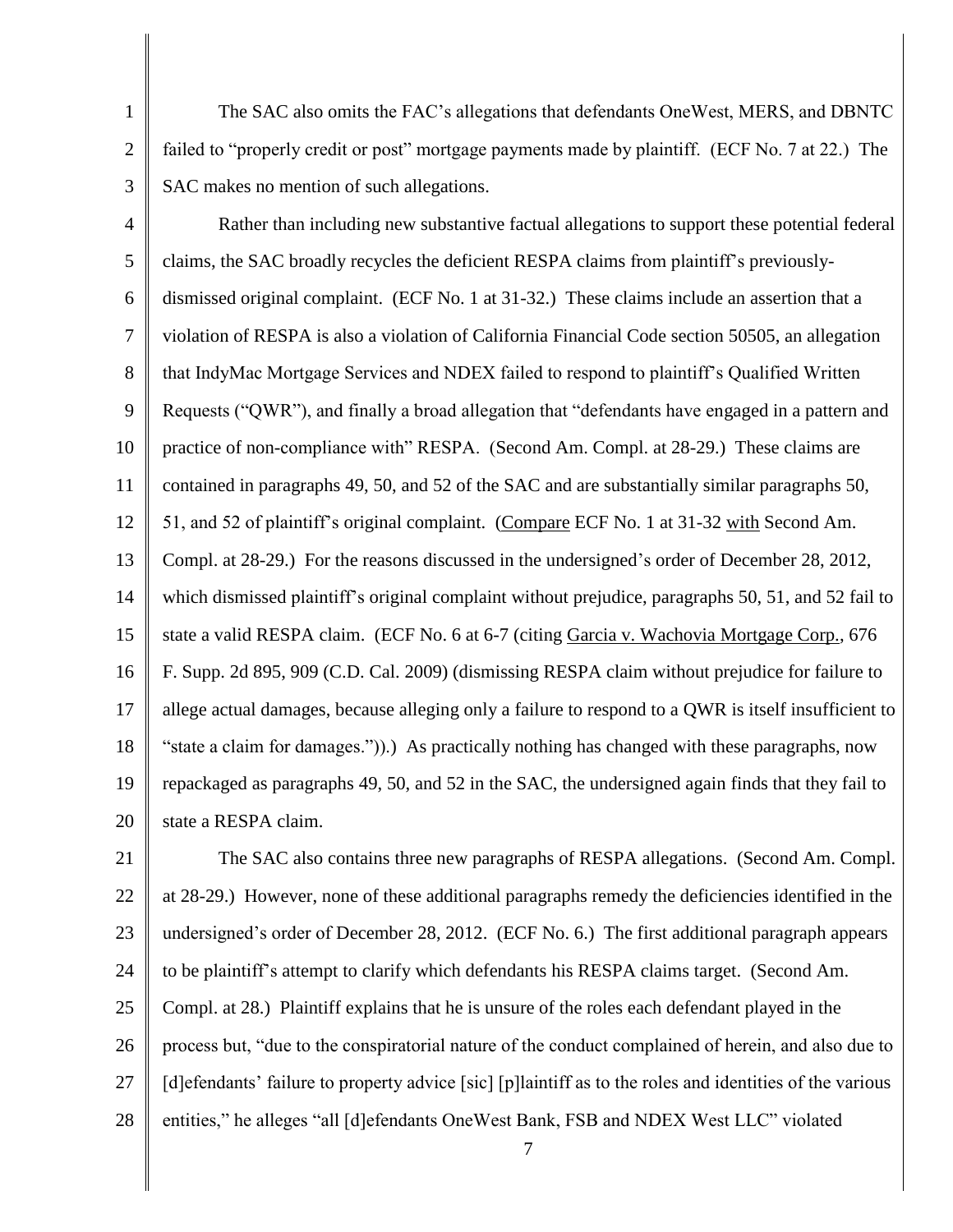1 2 3 4 RESPA. (Id.) Plaintiff offers no facts to plausibly support the conclusory assertion that defendant's conduct was "conspiratorial." (Id.) Further, this unsupported "conspiracy" assertion is not associated with any specific RESPA violation and therefore does not remedy the problems identified by the undersigned's prior order. (ECF No. 6 at 6-9.)

5 6 7 8 9 10 11 12 The SAC's second additional paragraph of RESPA allegations asserts that OneWest violated 12 U.S.C. § 2605(e)(3) "by continuing to report derogatory information to credit bureaus Experian, Equifax and TransUnion during the 60 days they [OneWest] had to review [p]laintiff's Qualified Written Request as required by that statute." (Second Am. Compl. at 28.) Plaintiff provides no additional facts to support this claim. At minimum, the portion of plaintiff's statement alleging a violation of section  $2605(e)(3)$  is conclusory and lacking factual support. Iqbal, 556 U.S. at 678 (2009) (Courts "are not bound to accept as true a legal conclusion couched as a factual allegation.").

13 14 15 16 17 18 19 20 21 22 23 24 25 26 27 28 Moreover, even if OneWest did improperly continue to report credit information in violation of RESPA, plaintiff does not allege any damages resulting from such reporting. Instead, plaintiff merely repeats what he alleged in his original complaint, which is that "as a direct and proximate result of [d]efendants' failure to comply with RESPA, [p]laintiff has suffered and continues to suffer compensable damages." (Second Am. Compl. at 30.) These broad allegations of damages are insufficient to support a RESPA claim. Sullivan v. JP Morgan Chase Bank, NA, 725 F. Supp. 2d 1087, 1095 (E.D. Cal. 2010) (Stating that, "[e]ven under a liberal pleading standard for harm," plaintiff's allegation that "as a result of [d]efendant's failure to comply with RESPA, [p]laintiff has suffered and continues to suffer damages and costs of suit" did not support plaintiff's RESPA claim.); see also Lal v. Am. Home Servicing, Inc., 680 F. Supp. 2d 1218, 1223  $(ED. Cal. 2010)$  ("[T]he loss alleged must be related to the RESPA violation itself ... [A]llegations made under a separate cause of action are insufficient to sustain a RESPA claim for actual damages."). While recovery of statutory damages is possible under RESPA, "flatly claim[ing] a pattern of noncompliance," as plaintiff does in paragraph 52 of the SAC, is not enough to support a claim for statutory damages. Lal, 680 F. Supp. 2d at 1223; 12 U.S.C. §  $2605(f)(1)(B)$  (providing statutory damages).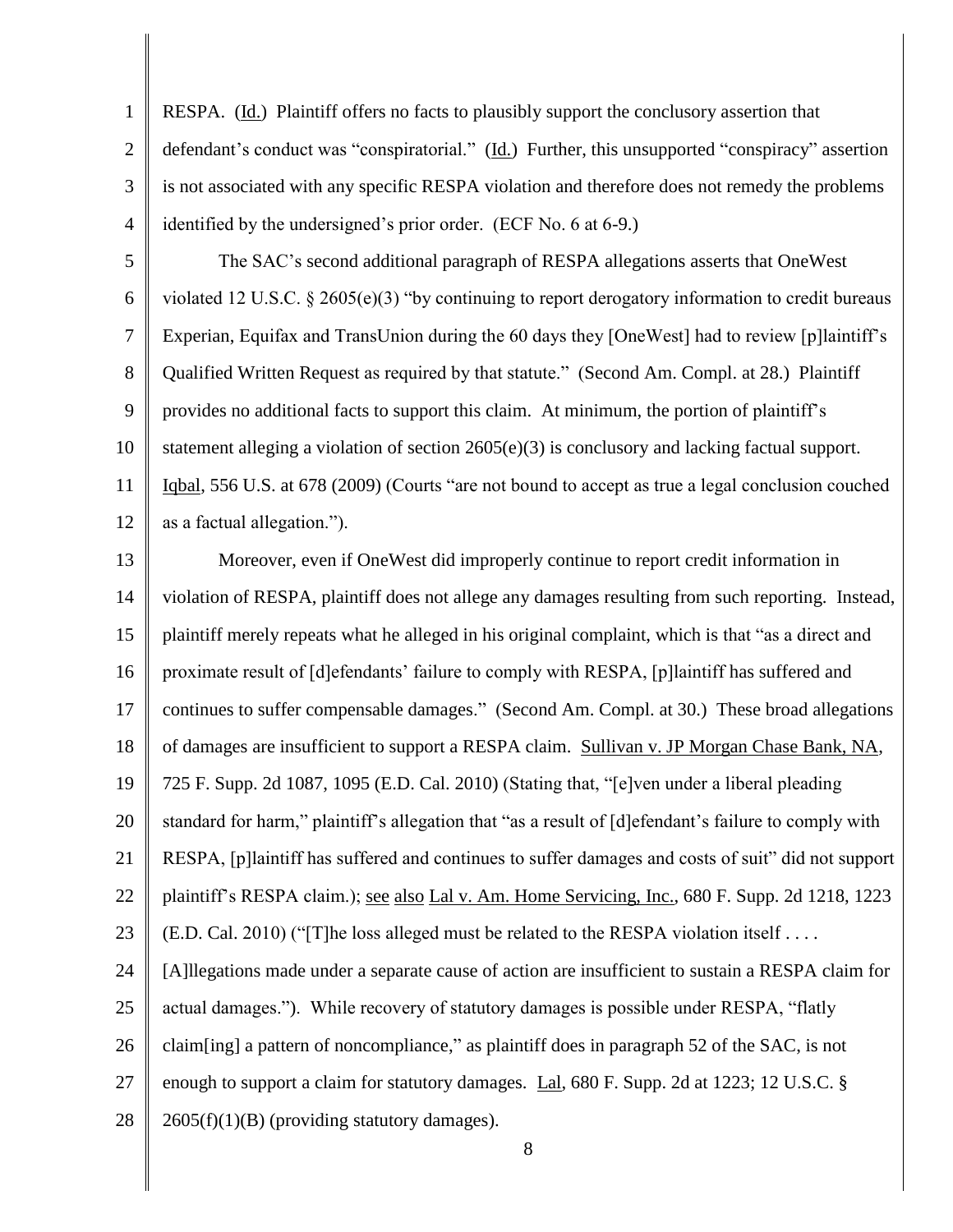| $\mathbf{1}$   | The SAC's third and final additional paragraph of RESPA allegations contains another                                                                                                                  |
|----------------|-------------------------------------------------------------------------------------------------------------------------------------------------------------------------------------------------------|
| $\overline{2}$ | broad and conclusory allegation. Plaintiff states:                                                                                                                                                    |
| 3              | Plaintiff is informed and believes, and thereon alleges, that                                                                                                                                         |
| $\overline{4}$ | [d] efendants violated RESPA by receiving money and/or things of<br>value for referrals of settlement service business related to the                                                                 |
| 5              | subject loan, including secret kickbacks and yield spread premiums<br>to loan brokers which steered [p]laintiff into loans at rates and on                                                            |
| 6              | terms well above market rates and above those that [p]laintiff could<br>have obtained absent such practices.                                                                                          |
| 7              | (Second Am. Compl. at 29.) The SAC contains absolutely no supporting factual allegations that                                                                                                         |
| 8              | would bolster this broad claim. <sup>7</sup> Additionally, plaintiff offers neither factual allegations                                                                                               |
| 9              | describing these "kickbacks" nor an explanation as to how these alleged "kickbacks" "steered"                                                                                                         |
| 10             | him into loans he would not otherwise have taken. See Lane v. Vitek Real Estate Indus. Grp.,                                                                                                          |
| 11             | 713 F. Supp. 2d 1092, 1101-02 (E.D. Cal. 2010) (dismissing a RESPA claim alleging kickbacks                                                                                                           |
| 12             | and illegal fees which "simply allege[d] the existence of secret kickbacks and lump[ed] the                                                                                                           |
| 13             | actions of defendants together" because the claim "stops short of the line between possibility and                                                                                                    |
| 14             | plausibility.") (quoting Iqbal, 556 U.S. at 678).                                                                                                                                                     |
| 15             | Therefore, the SAC fails to adequately allege a RESPA claim. Plaintiff has failed to                                                                                                                  |
| 16             | include factual allegations to support his RESPA claim despite having multiple opportunities to                                                                                                       |
| 17             | do so, such that further opportunities to amend the claim would be futile. See Cahill v. Liberty                                                                                                      |
| 18             | Mut. Ins. Co., 80 F.3d 336, 339 (9th Cir. 1996) (district court did not abuse its discretion in                                                                                                       |
| 19             | declining leave to amend where court determined that amendment "would have be futile").                                                                                                               |
| 20             | Accordingly, the undersigned recommends that plaintiff's RESPA claim be dismissed.                                                                                                                    |
| 21             | $\frac{1}{1}$                                                                                                                                                                                         |
| 22             | $\frac{1}{1}$                                                                                                                                                                                         |
| 23             | $\frac{1}{1}$                                                                                                                                                                                         |
| 24             |                                                                                                                                                                                                       |
| 25             | 7<br>Plaintiff fails to identify which section of RESPA was violated by the alleged "kickbacks."<br>Nevertheless, 12 U.S.C. § 2607 is titled "Prohibition against kickbacks and unearned fees" and    |
| 26             | would likely apply to this aspect of plaintiff's RESPA claim. A violation of section 2607 occurs<br>if $(1)$ a payment of a thing of value is (2) made pursuant to an agreement to refer settlement   |
| 27             | business and (3) a referral actually occurs." Edwards v. First Am. Corp., 517 F. Supp. 2d 1199,<br>1205 (C.D. Cal. 2007) aff'd in part, rev'd in part, 610 F.3d 514 (9th Cir. 2010) (citing Culpepper |
| 28             | v. Inland Mortg. Corp., 132 F.3d 692, 696 (11th Cir.1998)). The SAC contains no factual<br>allegations supporting these elements.                                                                     |
|                | 9                                                                                                                                                                                                     |

 $\parallel$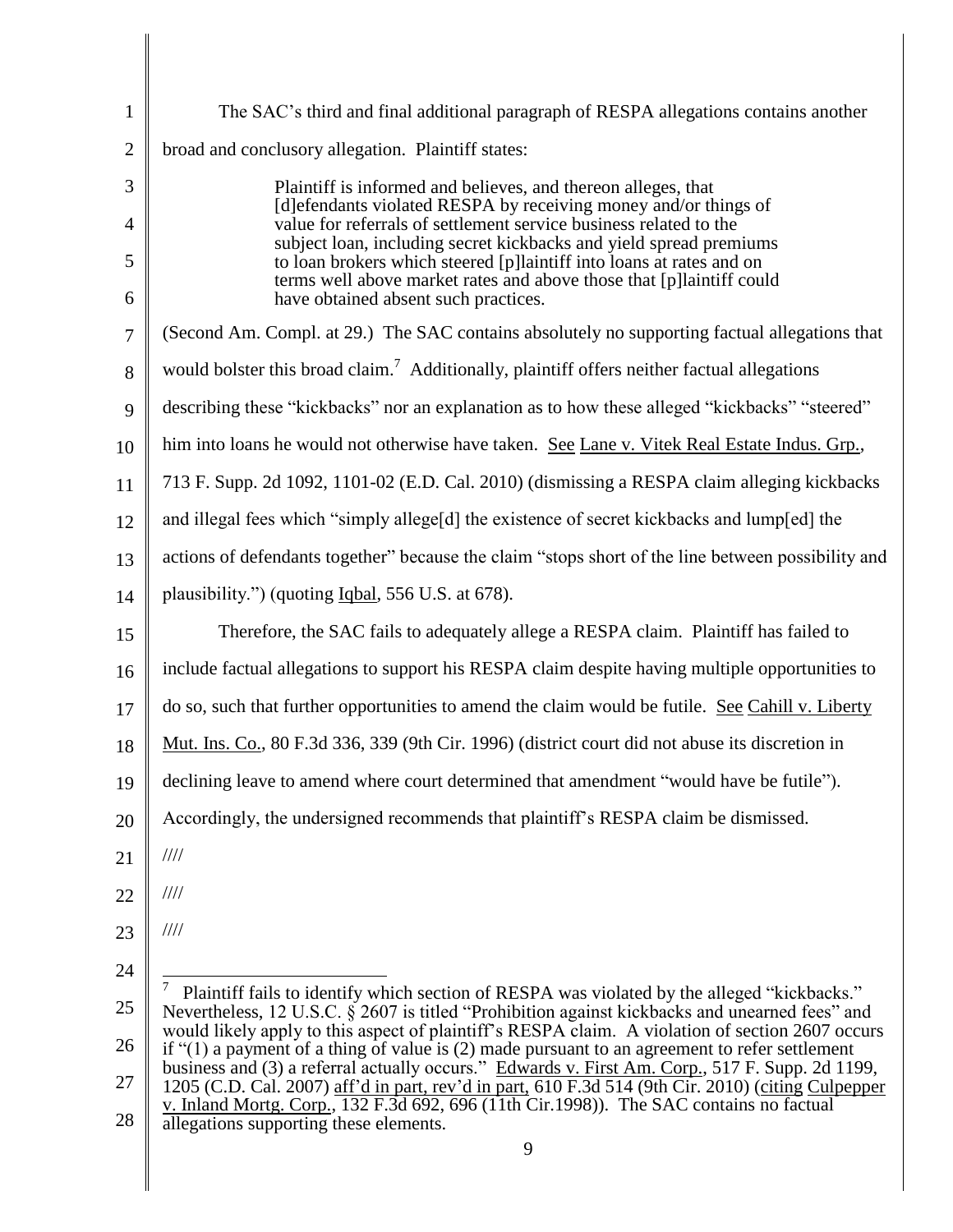# b. FDCPA

| $\overline{2}$ | The undersigned previously informed plaintiff that the FDCPA claims in his FAC were                      |
|----------------|----------------------------------------------------------------------------------------------------------|
| 3              | inadequately alleged. (ECF Nos. 7 at 28-29, 11 at 11-13.) With respect to the FAC's FDCPA                |
| $\overline{4}$ | claims against OneWest and NDEX, the undersigned stated that "plaintiff has not clearly alleged          |
| 5              | any facts describing the sort of harassment or abuse typically required to state a FDCPA claim,          |
| 6              | nor has he alleged that OneWest and NDEX are 'debt collectors."" (ECF No. 11 at 12.) The                 |
| $\overline{7}$ | undersigned instructed plaintiff to file an amended pleading with "factual allegations describing        |
| 8              | One West's alleged attempts to collect payments from him," and to separately describe "NDEX's            |
| 9              | alleged attempts to collect payments from him," as well as to describe the "alleged"                     |
| 10             | conduct/statements by each of these defendants." (Id. at 13.) The undersigned then dismissed             |
| 11             | plaintiff's FDCPA claim without prejudice and granted leave to amend. (Id.)                              |
| 12             | The SAC's FDCPA allegations are substantially similar to the deficient FDCPA                             |
| 13             | allegations in plaintiff's prior pleading. (Compare Second Am. Compl. at 36-37 with ECF No. 7            |
| 14             | at 28-29.) On one hand, plaintiff now alleges that OneWest and NDEX "[are] debt collectors"              |
| 15             | and defendants "state[] as much in [their] voicemails and the notices [they] issue." (Second Am.         |
| 16             | Compl. at 37.)                                                                                           |
| 17             | However, aside from the new allegation indicating that defendants are indeed "debt                       |
| 18             | collectors," plaintiff failed to correct other deficiencies identified in the undersigned's prior order. |
| 19             | For instance, the undersigned's prior order <i>also</i> required plaintiff to supplement his claim with  |
| 20             | factual allegations describing defendant's debt collection attempts as well as the conduct and           |
| 21             | statements of both defendants. (Id. at 13 (citing Kayan v. Asset Acceptance, LLC, CV12-03610-            |
| 22             | JGB-FMOX, 2013 WL 1010554, at *6-7 (C.D. Cal. Mar. 14, 2013) (unpublished) (granting                     |
| 23             | summary judgment for one of several defendants where plaintiff conclusorily alleged violations           |
| 24             | of various sections of the FDCPA, but did not actually "allege any facts in the [c]omplaint to           |
| 25             | support these allegations" as to that defendant, and where there was "nothing in the [c]omplaint         |
| 26             | that points to [d]efendants' use of any false or misleading representation or using unfair or            |
| 27             | unconscionable means to collect a debt from [p]laintiff.").)                                             |
| 28             | $\frac{1}{1}$                                                                                            |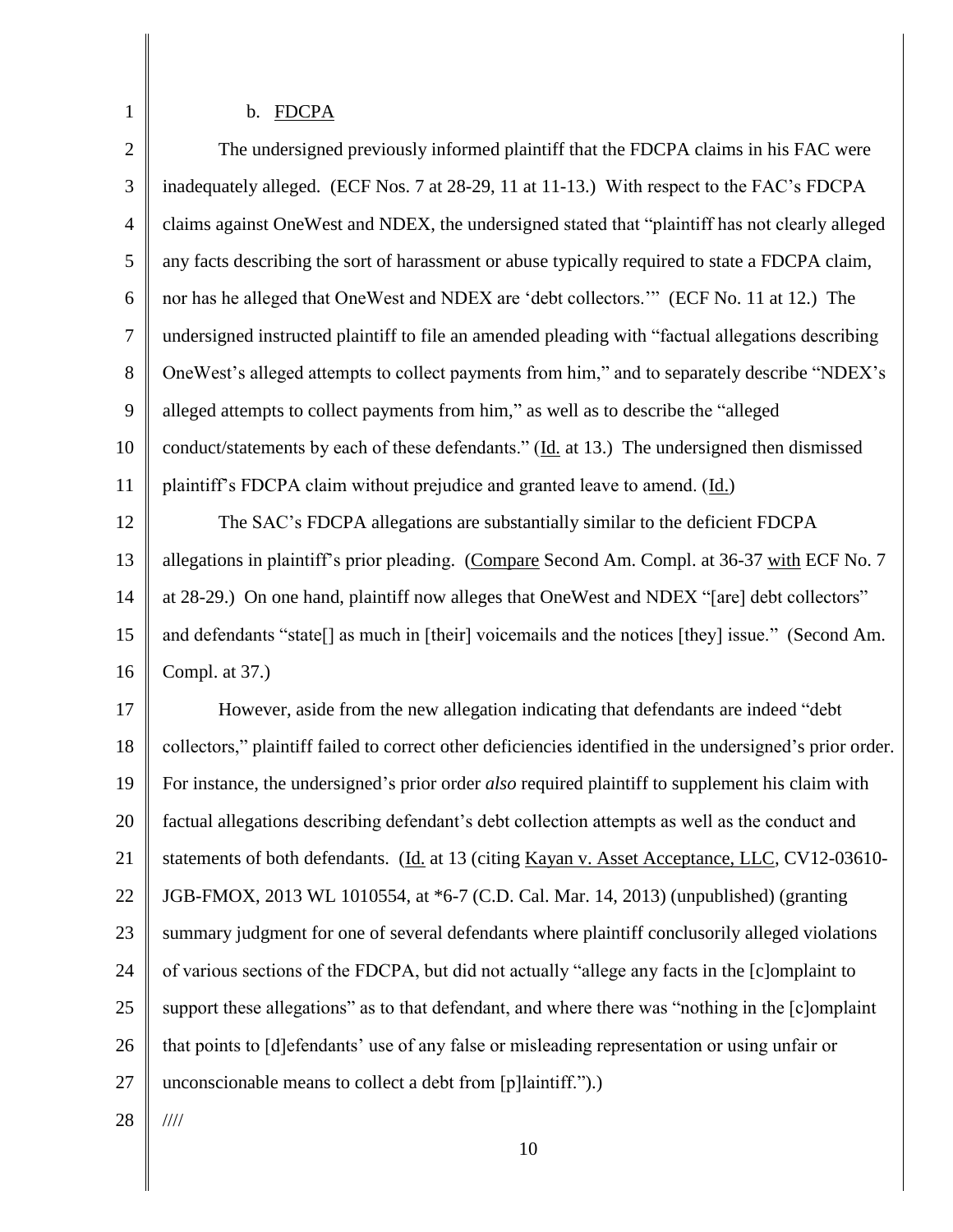| $\mathbf{1}$   | In response to the undersigned's request, the plaintiff added a handful of sentences to the                                                                                                                                                                                                                                           |
|----------------|---------------------------------------------------------------------------------------------------------------------------------------------------------------------------------------------------------------------------------------------------------------------------------------------------------------------------------------|
| $\overline{2}$ | SAC, alleging that NDEX "continue[d] to violate FDCPA 15 U.S.C. § 1692 when it continued to                                                                                                                                                                                                                                           |
| $\mathfrak{Z}$ | perform debt collection activities on behalf of Defendant OneWest after it received numerous                                                                                                                                                                                                                                          |
| $\overline{4}$ | dispute and validation attempts by plaintiff." (Second Am. Compl. at 37.) Likewise, plaintiff                                                                                                                                                                                                                                         |
| 5              | alleges that OneWest "violated and continues to violate FDCPA 15 U.S.C. § 1692 when it                                                                                                                                                                                                                                                |
| 6              | continued and continues to perform debt collection activities after it received numerous dispute                                                                                                                                                                                                                                      |
| 7              | and validation attempts by plaintiff." (Id.) Plaintiff then states that "the exact number of                                                                                                                                                                                                                                          |
| 8              | infractions will be provided through the discovery process." (Id.) Finally, plaintiff states that he                                                                                                                                                                                                                                  |
| 9<br>10<br>11  | [C]laims damages against Defendants OneWest and NDEX WEST<br>for the various violations of FDCPA as set forth above. The amount<br>of damages of an amount to be decided at trial or in a dispositive<br>motion and any attorney fees and or related costs incurred to<br>plaintiff for bringing these claims of violations of FDCPA. |
| 12             | $(\underline{Id.})$                                                                                                                                                                                                                                                                                                                   |
| 13             | Despite the undersigned's order directing him to do so, plaintiff's SAC does not include                                                                                                                                                                                                                                              |
| 14             | any factual allegations describing defendants' alleged attempts to improperly collect debt                                                                                                                                                                                                                                            |
| 15             | payments from him. Instead, plaintiff sweepingly asserts that "debt collection continued" after                                                                                                                                                                                                                                       |
| 16             | defendants received his "dispute and validation attempts." <sup>8</sup> (Id.) Even assuming "dispute and                                                                                                                                                                                                                              |
| 17             | validation attempts" occurred and had legal effect, the SAC still does not describe defendants'                                                                                                                                                                                                                                       |
| 18             | collection attempts, conduct, or statements, ignoring the directive in the undersigned's prior                                                                                                                                                                                                                                        |
| 19             | order. (ECF No. 11 at 13 (citing Kayan, 2013 WL 1010554, at *6-7; Hernandez v. Cal.                                                                                                                                                                                                                                                   |
| 20             | Reconveyance Co., No. CV F 09-0251 LJO DLB, 2009 WL 464462, at *4-5 (E.D. Cal. Feb. 23,                                                                                                                                                                                                                                               |
| 21             | 2009) (unpublished) (granting defendant's motion to dismiss FDCPA claims because complaint                                                                                                                                                                                                                                            |
| 22             | 8<br>The statute provides that "[w]ithin five days after the initial communication with a consumer in                                                                                                                                                                                                                                 |
| 23             | connection with the collection of any debt," a debt collector shall send the consumer a written<br>notice containing the name of the creditor to whom the debt is owed, the amount of the debt, and                                                                                                                                   |
| 24             | certain statements outlining the consumer's rights to respond or request additional information.                                                                                                                                                                                                                                      |
| 25             | See 15 U.S.C. § 1692g. Further, "[i]f the consumer notifies the debt collector in writing within<br>the thirty-day period described in subsection (a) of this section that the debt, or any portion                                                                                                                                   |
| 26             | thereof, is disputed, or that the consumer requests the name and address of the original creditor,<br>the debt collector shall cease collection of the debt, or any disputed portion thereof, until the debt                                                                                                                          |
| 27             | collector obtains verification of the debt or a copy of a judgment, or the name and address of the<br>original creditor, and a copy of such verification or judgment, or name and address of the original                                                                                                                             |
| 28             | creditor, is mailed to the consumer by the debt collector." 15 U.S.C. § 1692g(b).                                                                                                                                                                                                                                                     |
|                | 11                                                                                                                                                                                                                                                                                                                                    |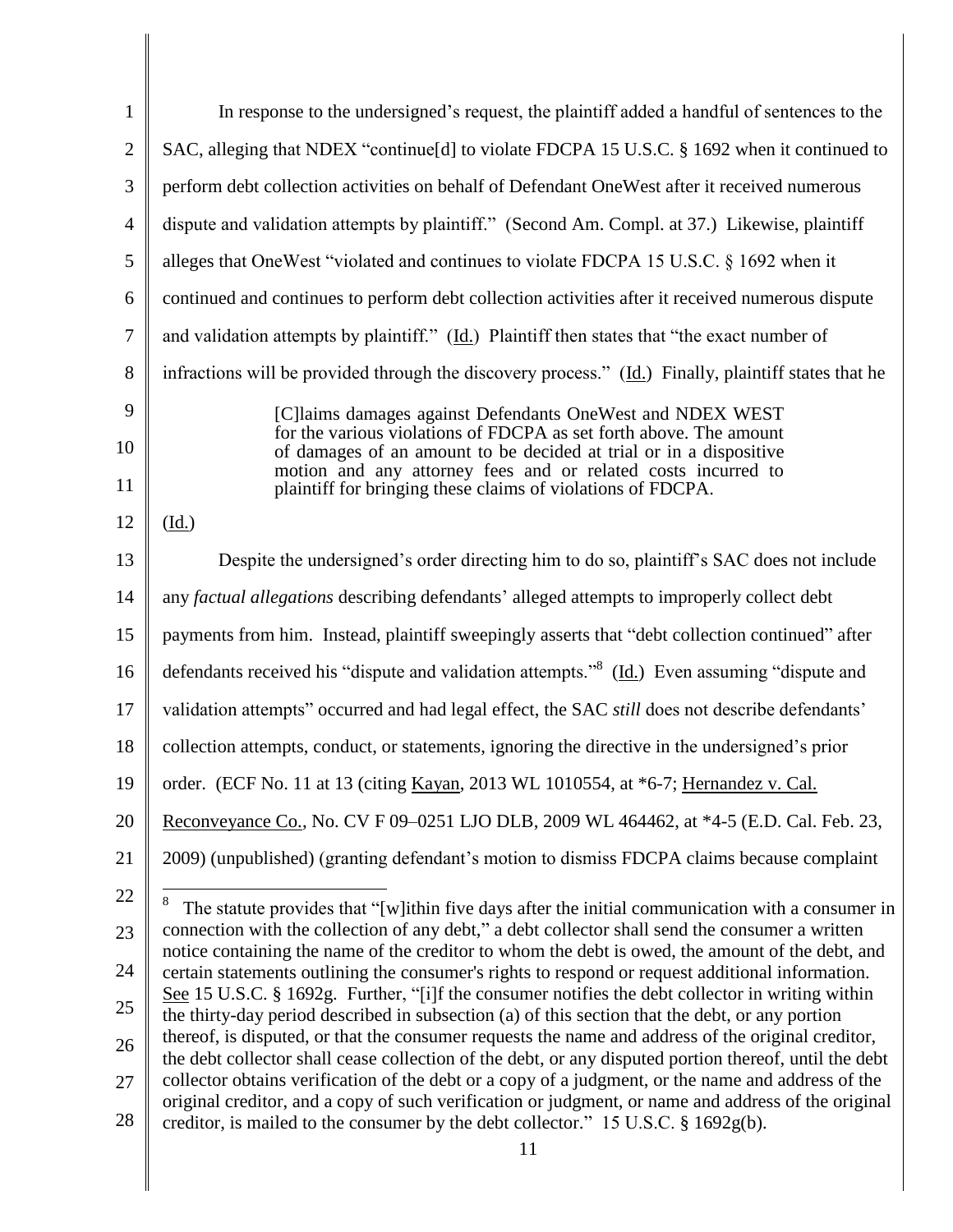1 2 3 4 5 6 7 8 9 lacked allegations of harassment, abuse, misrepresentations, or unfair practices in connection with collecting a debt). While plaintiff apparently intends to allege that defendants improperly continued to engage in debt collection following plaintiff's "disputing" his debt pursuant to 15 U.S.C. § 1692g(b), plaintiff once again ignores the undersigned's order directing him to include *factual allegations* supporting such a claim: if defendants allegedly continued to engage in debt collection after plaintiff's "dispute and validation" attempts, *how* did defendants do so? Without supporting factual allegations, plaintiff's generalized statement that defendants "continued to perform debt collection activity" is prohibitively conclusory and does not suffice to support his FDCPA claim.

10 11 12 13 14 15 Given their conclusory nature, the SAC's additional FDCPA allegations fail to remedy the deficiencies described in the undersigned's prior order, and the SAC fails to adequately allege a FDCPA claim. (ECF No. 11 at 11-13.) Because plaintiff has repeatedly failed to include factual allegations to support his FDCPA claim despite having had three opportunities to do so, further opportunities to amend would be futile. See Cahill, 80 F.3d at 339. Accordingly, the undersigned recommends that plaintiff's FDCPA claim be dismissed.

16

c. RICO

17 18 19 20 21 22 The undersigned previously dismissed the FAC's RICO claim against OneWest and NDEX on grounds that the supporting allegations were conclusory and did "not adequately support the RICO claim." (ECF No. 11 at 14.) The undersigned also found that "plaintiff's bare citations to criminal statutes do not satisfy the requirement of alleging predicate acts with specificity." (Id.) The undersigned dismissed plaintiff's RICO claim without prejudice and granted leave to amend and file a SAC. (Id.)

23 24 25 26 27 28 The RICO claim in the SAC remains deficient. The SAC breaks plaintiff's RICO allegations into two "counts." (Second Am. Compl. at 38.) The first count targets OneWest. (Id.) Except for minor changes, the SAC's RICO allegations in "count one" are identical to the RICO allegations in plaintiff's FAC. (Compare Second Am. Compl. at 39-42 with ECF No. 7 at 23-27.) The SAC alleges no additional facts to support the allegations in the first RICO count. (Id.) As such, plaintiff failed to follow the undersigned's prior order requiring more factual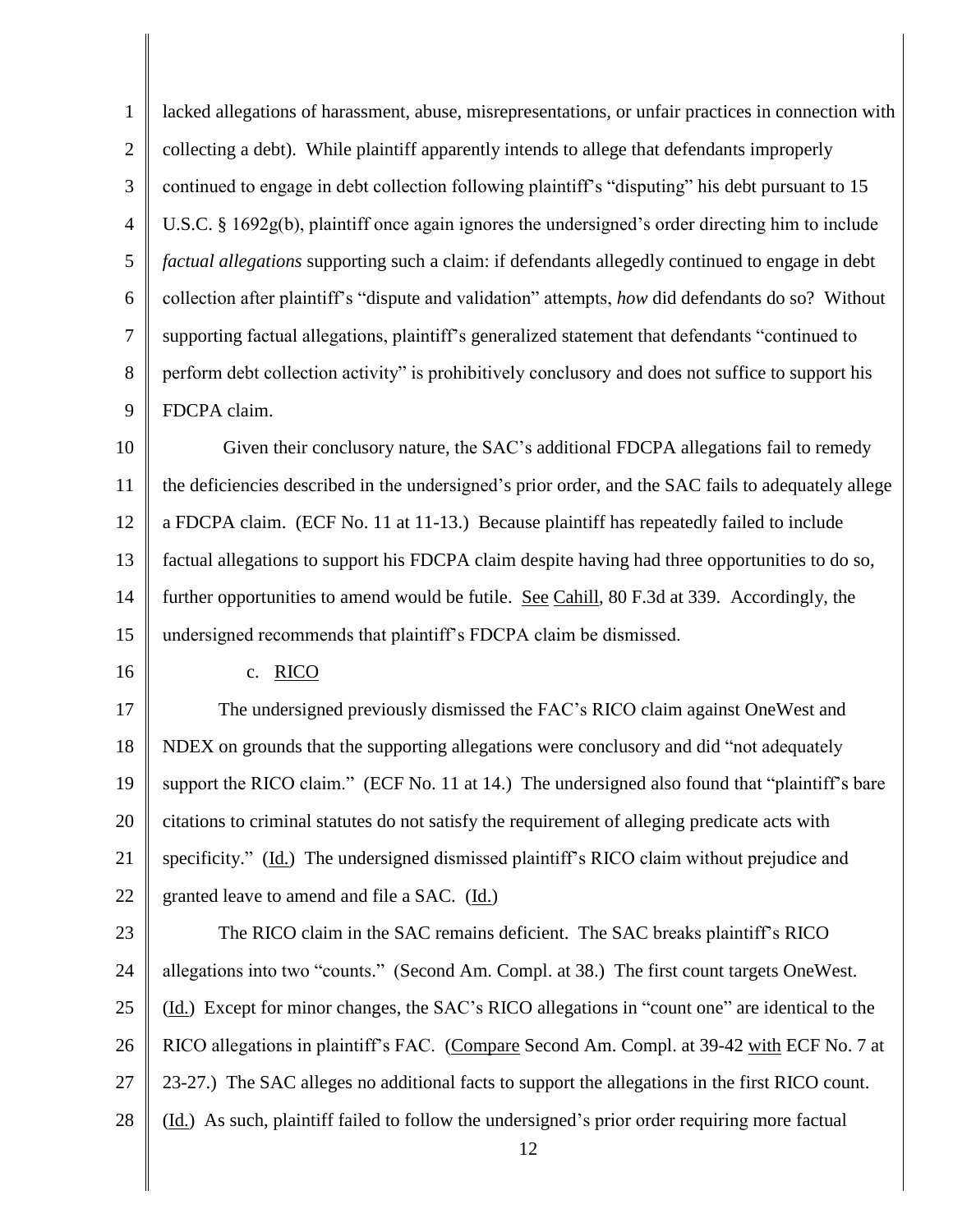1 2 3 4 5 6 support for the claim. (ECF No. 11 at 13-14 (citing Schreiber Distrib. Co. v. Serv-Well Furniture Co., Inc., 806 F.2d 1393, 1400 (9th Cir. 1986); Pineda v. Saxon Mortgage Servs., Inc., SACV08- 1187 JVSANX, 2008 WL 5187813, at \*4 (C.D. Cal. Dec. 10, 2008) (unpublished) ("It is not enough for [plaintiff] to rely on mere labels and conclusions" to establish a RICO claim, plaintiff must give each defendant notice of the particular predicate act it allegedly participated in and must allege each act with specificity)).)

7 8 9 10 11 12 13 14 Plaintiff's second RICO count again targets OneWest. (Second Am. Compl. at 40.) Similar to the SAC's first RICO count, the language in the second count is copied nearly verbatim from plaintiff's FAC. (Compare Second Am. Compl. at 39-42 with ECF No. 7 at 23-27.) The only difference between the SAC's second RICO count and the FAC's "Pattern of Racketeering Activity" claim is that the SAC alleges that some of the income gained from the racketeering activity "was used in acquiring an interest in, or operating, the enterprise." (Second Am. Compl. at 41.) Like the first RICO count, the undersigned previously found that plaintiff's second count failed to adequately support a RICO claim. (ECF No. 11 at 14.)

15 16 17 18 In short, plaintiff has again failed to include factual allegations to support his RICO claim despite having three opportunities to do so. Accordingly, further opportunities to amend would be futile, and the undersigned recommends that plaintiff's RICO claim be dismissed. See Cahill, 80 F.3d at 339.

19

27

d. FCRA

20 21 22 23 The SAC also includes a previously-unpleaded claim for violation of the FCRA under 15 U.S.C. § 1681.<sup>9</sup> (Second Am. Compl. at 36.) However, plaintiff's FCRA claim is deficient because there is no private right of action under the subsections of the FCRA that plaintiff alleges were violated.

24 25 26 Plaintiff alleges that OneWest "furnished information to one or more of the credit reporting entities: Experian, Equifax and Transunion that was inaccurate or incomplete." (Id.) Plaintiff allegedly notified OneWest that he disputed his mortgage's foreclosure status. (Id.)

<sup>28</sup>  $\overline{a}$ 9 Because plaintiff has not previously attempted to allege a FCRA claim, the undersigned did not discuss the requirements of such a claim within prior orders.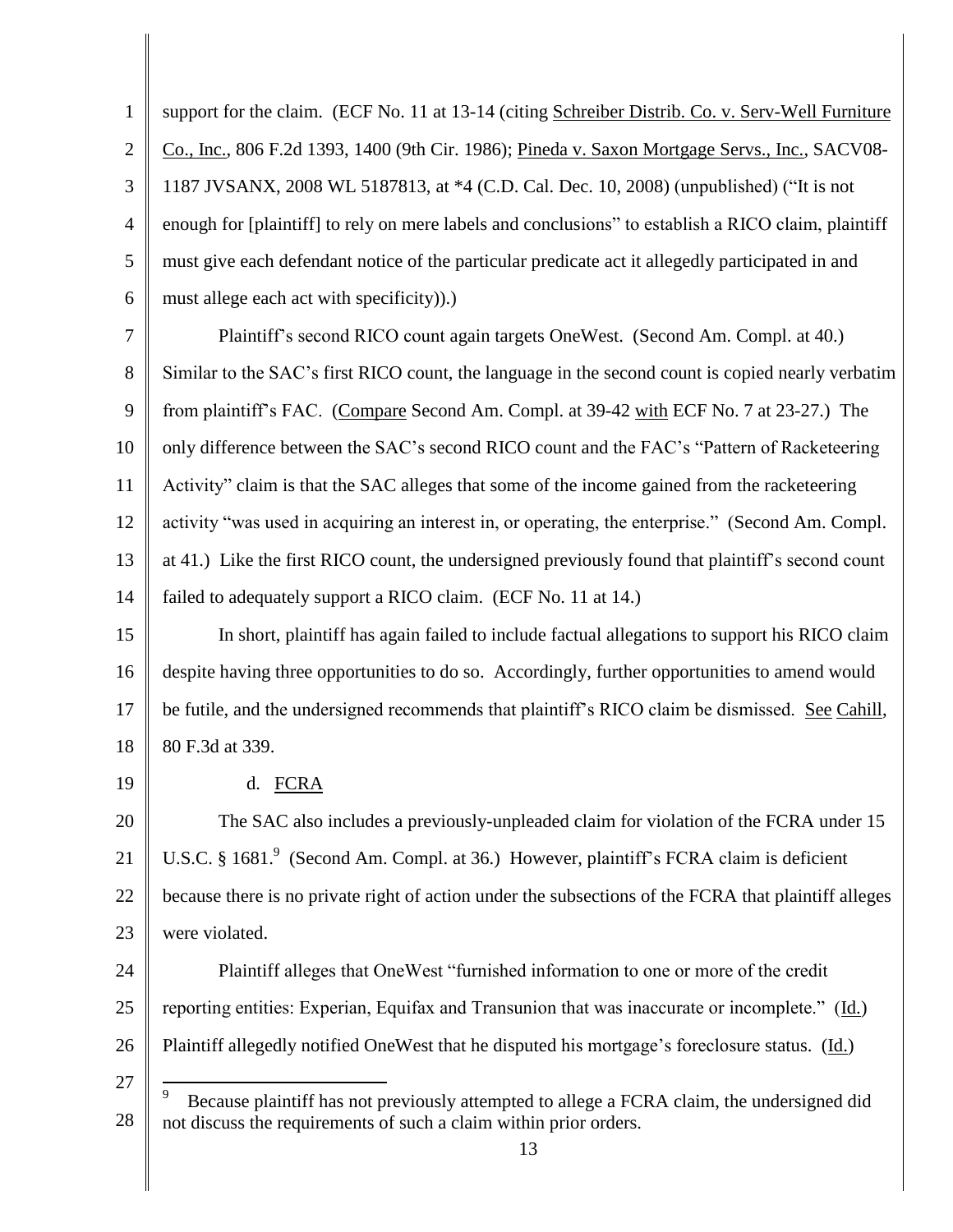| $\mathbf{1}$   | Plaintiff further alleges that even after repeatedly notifying OneWest of the dispute, OneWest                                                                                                                     |
|----------------|--------------------------------------------------------------------------------------------------------------------------------------------------------------------------------------------------------------------|
| $\overline{2}$ | "failed to correct its information or mark the account in dispute with the three credit reporting                                                                                                                  |
| 3              | entities." (Id.) "Instead," plaintiff alleges, "[OneWest] reported the account was in foreclosure                                                                                                                  |
| $\overline{4}$ | even though OneWest knew that the foreclosure itself was in dispute." (Id.) Plaintiff asserts that                                                                                                                 |
| 5              | OneWest's actions ran afoul of 15 U.S.C. § 1681s-2(a)(1)-(3). <sup>10</sup> (Id.) Furthermore, plaintiff                                                                                                           |
| 6              | argues that OneWest's actions constitute "willful noncompliance" in violation of 15 U.S.C. §                                                                                                                       |
| $\overline{7}$ | 1681n ("Section 1681n"). (Id.)                                                                                                                                                                                     |
| 8              | Plaintiff's FCRA claim is deficient because the provision upon which he bases his claim is                                                                                                                         |
| 9              | not actionable by private parties. Generally, Section 1681n permits civil liability for violations of                                                                                                              |
| 10             | the FCRA. 15 U.S.C. $\S$ 1681n (stating that "[a]ny person who willfully fails to comply with any                                                                                                                  |
| 11             | requirement imposed under this subchapter with respect to any consumer is liable to that                                                                                                                           |
| 12             | consumer"). However, as explained by the Ninth Circuit Court of Appeals, 15 U.S.C. § 1681s-                                                                                                                        |
| 13             | 2(c)                                                                                                                                                                                                               |
| 14             | expressly provides that sections $1681n \& o$ do not apply to any                                                                                                                                                  |
| 15             | failure to comply with subsection (a) of this section, except as<br>provided in section $1681s(c)(1)(B)$ of this title  [which] permits                                                                            |
| 16             | certain suits by States for damages. This limitation on liability and<br>enforcement is reinforced by subsection (d) of $\S$ 1681s-2, which                                                                        |
| 17             | provides that subsection (a) shall be enforced exclusively under<br>section 1681s of this title by the Federal agencies and officials and<br>the State officials identified in that section. Consequently, private |
| 18             | enforcement [of $\S$ 1681s-2(a)] under $\S\S$ 1681n & o is excluded.                                                                                                                                               |
| 19             | Nelson v. Chase Manhattan Mortgage Corp., 282 F.3d 1057, 1059 (9th Cir. 2002)                                                                                                                                      |
| 20             | (internal quotations omitted) (determining "whether sections 1681n and 1681o permit suit                                                                                                                           |
| 21             | against a furnisher of credit reporting information that violates the duties imposed under                                                                                                                         |
| 22             | section 1681s-2" in a case brought by a borrower against a lender for reporting the                                                                                                                                |
| 23             | bankruptcy of borrower's co-obligor to credit agencies); Gorman v. Wolpoff $&$                                                                                                                                     |
| 24             | Abramson, LLP, 584 F.3d 1147, 1162 (9th Cir. 2009) ("Thus, [plaintiff] has no private                                                                                                                              |
| 25             | right of action under $\S 1681s-2(a)(3)$ to proceed against [the furnisher] for its initial                                                                                                                        |
| 26             | 10<br>"If the completeness or accuracy of any information furnished by any person to any consumer                                                                                                                  |
| 27             | reporting agency is disputed to such person by a consumer, the person may not furnish the                                                                                                                          |
| $28\,$         | information to any consumer reporting agency without notice that such information is disputed by<br>the consumer." 15 U.S.C. $\S$ 1681s-2(a)(3).                                                                   |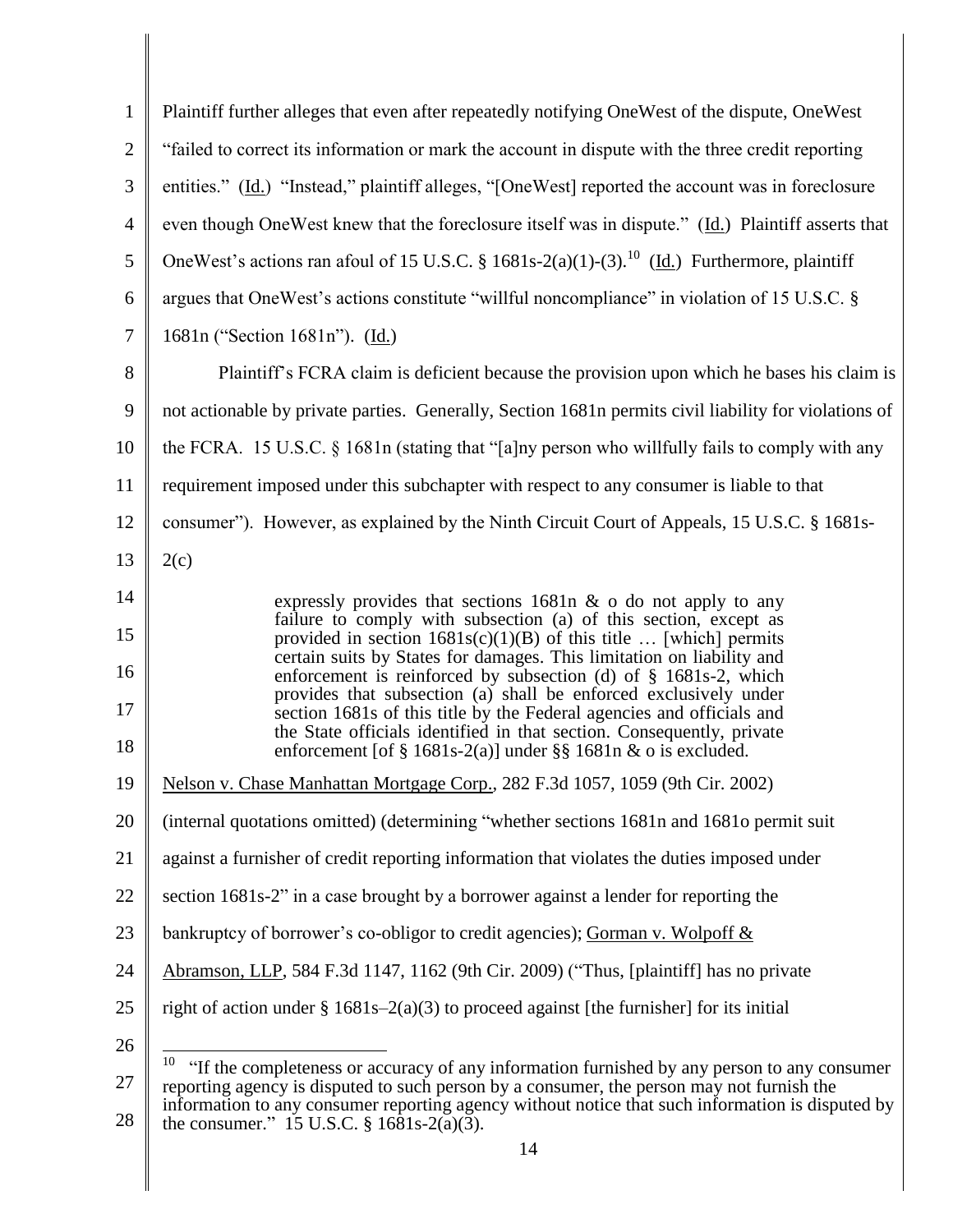| 1              | failure to notify the [credit reporting agencies] that he disputed the  charges.") (citing                                                                                                                                                                                                                                                                                                            |
|----------------|-------------------------------------------------------------------------------------------------------------------------------------------------------------------------------------------------------------------------------------------------------------------------------------------------------------------------------------------------------------------------------------------------------|
| $\overline{2}$ | Nelson).                                                                                                                                                                                                                                                                                                                                                                                              |
| 3              | Accordingly, plaintiff cannot bring a FCRA claim under Section 1681n because                                                                                                                                                                                                                                                                                                                          |
| 4              | private parties are barred from bringing actions under 15 U.S.C. § 1681s-2(a)(1)-(3). <sup>11</sup>                                                                                                                                                                                                                                                                                                   |
| 5              | While plaintiff alleged this FCRA claim for the first time in plaintiff's <i>third</i> attempt to file                                                                                                                                                                                                                                                                                                |
| 6              | a sufficient complaint, the claim lacks supporting factual allegations and seeks recovery under a                                                                                                                                                                                                                                                                                                     |
| 7              | statute for which there is no private right of action. (Second Am. Compl. at 36.) Even if plaintiff                                                                                                                                                                                                                                                                                                   |
| 8              | could amend his pleading to include more factual allegations supporting his claim, which is                                                                                                                                                                                                                                                                                                           |
| 9              | unlikely given plaintiff's demonstrated difficulties complying with court orders directing him to                                                                                                                                                                                                                                                                                                     |
| 10             | add factual allegations, the addition of factual allegations would not likely overcome the fact that                                                                                                                                                                                                                                                                                                  |
| 11             | the section plaintiff bases his claim upon does not permit a private right of action. Accordingly,                                                                                                                                                                                                                                                                                                    |
| 12             | the undersigned recommends that plaintiff's FCRA claim be dismissed. See Cahill, 80 F.3d at                                                                                                                                                                                                                                                                                                           |
| 13             | 339.                                                                                                                                                                                                                                                                                                                                                                                                  |
| 14             | e. TILA                                                                                                                                                                                                                                                                                                                                                                                               |
| 15             | Plaintiff attempted to include a TILA claim in his original pleading, but the undersigned's                                                                                                                                                                                                                                                                                                           |
| 16             | order of December 28, 2012, dismissed that claim as time-barred. (ECF Nos. 1 at 31-32, 6 at 10).                                                                                                                                                                                                                                                                                                      |
| 17             | Subsequently, plaintiff's FAC omitted reference to any TILA claims. (ECF No. 7 at 1-32.)                                                                                                                                                                                                                                                                                                              |
| 18<br>19       | "[A] furnisher's initial failure to comply with [§ 1681s-2(a)] is not privately enforceable," but<br>there is a private right of action under $\S$ 1681s–2(b), which requires a furnisher to "correct [an]<br>omission after investigating" it and finding "that the information is incomplete or inaccurate."<br>Gorman v. Wolpoff & Abramson, LLP, 584 F.3d 1147, 1162, 1164 (9th Cir. 2009). Here, |
| 20             | however, even if plaintiff intended to bring a claim under section $1681s-2(b)$ instead of under<br>section 1681s-2(a), the SAC lacks sufficient factual allegations to support such a claim. Section                                                                                                                                                                                                 |
| 21             | 1681s–2(b) "deals with the duties of [information] furnishers [like OneWest] after receiving<br>notice from a credit agency that a consumer is disputing the accuracy of information[.] [T]he                                                                                                                                                                                                         |
| 22             | Court of Appeals has concluded that a consumer may bring an action against the furnisher of<br>inaccurate information if the consumer has notified the credit agency itself." Howard v. Blue                                                                                                                                                                                                          |
| 23             | Ridge Bank, 371 F. Supp. 2d 1139, 1146 (N.D. Cal. 2005) (citing Nelson, 282 F.3d at 1060).<br>Plaintiff has not alleged facts showing that he contested OneWest's reports with the credit                                                                                                                                                                                                             |
| 24             | <i>agencies</i> , and not just OneWest itself. Thus, even if plaintiff intended to bring a claim under<br>section 1681s-2(b), such claim would lack the necessary supporting factual allegations. See                                                                                                                                                                                                 |
| 25             | <u>Gorman</u> , 584 F.3d at 1154 (while a private right of action is permitted for a violation of the $\S$<br>1681s–2(b) duties, those duties "arise only after the furnisher receives notice of dispute from a                                                                                                                                                                                       |
| 26             | [credit reporting agency]; notice of a dispute received directly from the consumer does not trigger<br>furnishers' duties under subsection (b)."); Kirsten v. Ocwen Loan Serv., LLC, 2:13-CV-01215                                                                                                                                                                                                    |
| 27<br>28       | JAM-KJN, 2013 WL 5315577, at *3 (E.D. Cal. Sept. 20, 2013) (unpublished) (dismissing<br>FCRA claim under section 1681s-2(b) when plaintiff failed to allege that "he reported his dispute<br>to a" credit reporting agency.).                                                                                                                                                                         |
|                |                                                                                                                                                                                                                                                                                                                                                                                                       |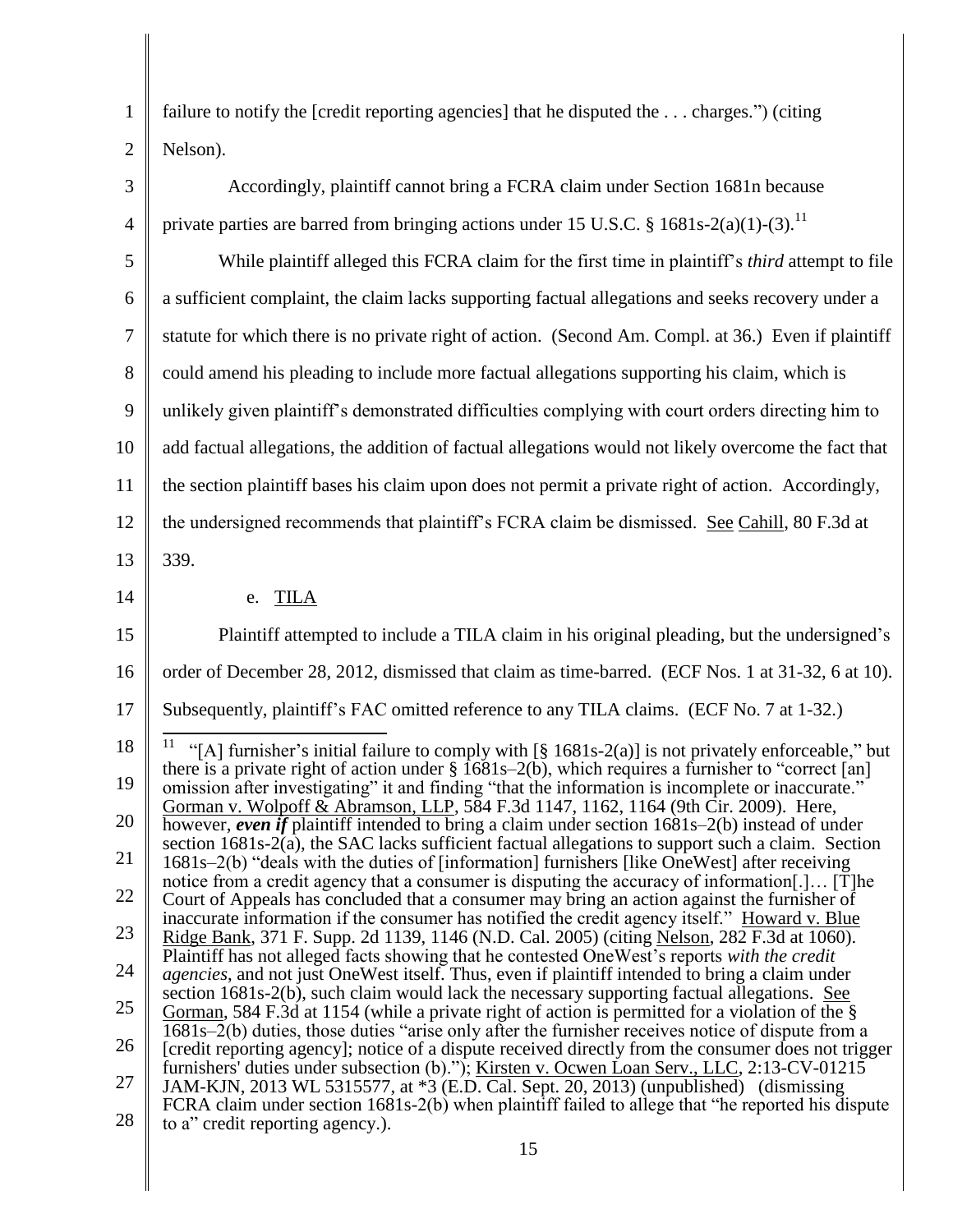| $\mathbf{1}$   | However, in the SAC now pending, plaintiff attempts to resurrect his TILA claim.                                                           |
|----------------|--------------------------------------------------------------------------------------------------------------------------------------------|
| $\overline{2}$ | (Second Am. Compl. at 37-38.) The SAC alleges that OneWest violated 15 U.S.C. § 1641(f)(2)                                                 |
| 3              | by "failing to provide the name, address and telephone number of the owner of the promissory                                               |
| $\overline{4}$ | note or the master servicer of the same when [p]laintiff requested it" via a written request.                                              |
| 5              | (Second Am. Compl. at 38.) The SAC further alleges that OneWest and MERS "failed to comply                                                 |
| 6              | with 15 U.S.C. $\S$ 1641(g)(1) when MERS purportedly transferred its beneficial interest in the                                            |
| $\overline{7}$ | Deed of Trust to OneWest" and failed to notify plaintiff. (Id.) In addition to remaining time-                                             |
| 8              | barred as described in the initial screening order (ECF No. 6 at 10), other substantive deficiencies                                       |
| 9              | render the TILA claims subject to dismissal yet again.                                                                                     |
| 10             | Section $1641(f)(2)$ Allegations Are Time-Barred<br>i.                                                                                     |
| 11             | The undersigned's order of December 28, 2012, dismissed plaintiff's original complaint                                                     |
| 12             | and addressed plaintiff's TILA claim. (ECF No. 6 at 9.) The undersigned concluded that                                                     |
| 13             | plaintiff's TILA claim was time-barred because the applicable one-year statute of limitations had                                          |
| 14             | run. (Id. (citing 15 U.S.C. $\S$ 1640(e)).) The SAC attempts to address this statute of limitations                                        |
| 15             | issue in a section titled "Tolling of Statutes of Limitation by Fraudulent Concealment" wherein                                            |
| 16             | plaintiff conclusorily alleges that the statute of limitations should be tolled. (Second Am. Compl.                                        |
| 17             | at 4.) This section reads as follows:                                                                                                      |
| 18             | applicable statutes of limitation have<br>been tolled<br>hv<br>Any                                                                         |
| 19             | Defendants' continuing, knowing and active concealment of the<br>facts alleged herein. By virtue of Defendants' concealment and            |
| 20             | misrepresentations to Plaintiffs [sic], Plaintiffs could not and did<br>not discover Defendants' actions.                                  |
| 21             | In the alternative, Defendants should be estopped from relying on<br>any statutes of limitation. Defendants owed Plaintiffs an affirmative |
| 22             | duty of full and fair disclosure, but knowingly failed to honor and<br>discharge such duty. Finally, Defendants' conduct is not barred by  |
| 23             | any statutes of limitations because Defendants' conduct constitutes<br>an ongoing violation of Plaintiffs' rights, which continues to the  |
| 24             | present.                                                                                                                                   |
| 25             | $(\underline{Id.})$                                                                                                                        |
| 26             | "[T] he doctrine of equitable tolling may, in the appropriate circumstances, suspend the                                                   |
| 27             | limitations period [in section $1640(e)$ ] until the borrower discovers or had reasonable opportunity                                      |
| 28             | to discover the fraud or nondisclosures that form the basis of the TILA action." King v. State of                                          |
|                | 16                                                                                                                                         |

║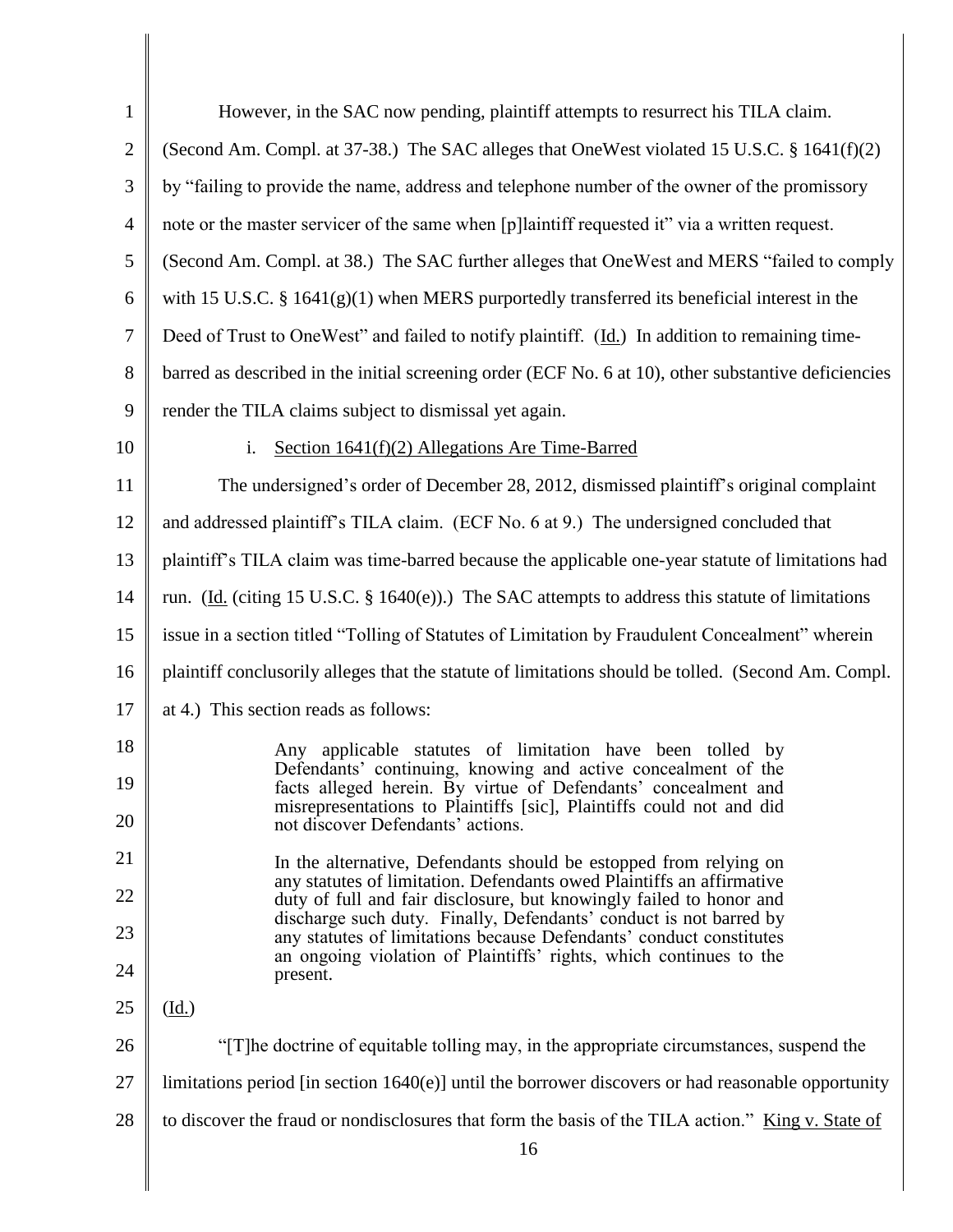| $\mathbf{1}$   | Cal., 784 F.2d 910, 915 (9th Cir. 1986). The Ninth Circuit Court of Appeals has held that              |
|----------------|--------------------------------------------------------------------------------------------------------|
| $\mathbf{2}$   | equitable tolling applies "in situations where, despite all due diligence, the party invoking          |
| $\mathfrak{Z}$ | equitable tolling is unable to obtain vital information bearing on the existence of the claim."        |
| $\overline{4}$ | Cervantes v. Countrywide Home Loans, Inc., 656 F.3d 1034, 1045-46 (9th Cir. 2011) (internal            |
| 5              | quotations omitted). As stated in the undersigned's order of December 28, 2012, plaintiff has not      |
| 6              | shown that he was unable to timely learn of "vital information" bearing on his TILA claim              |
| $\overline{7}$ | "despite all due diligence" and plaintiff's conclusory tolling language does not remedy this. (ECF     |
| 8              | No. 6 at 9.) "[W]hen a plaintiff fails to allege any facts demonstrating that the TILA violations      |
| 9              | alleged could not have been discovered by due diligence during the one-year statutory period,          |
| 10             | equitable tolling should not be applied and dismissal at the pleading stage is appropriate." Lingad    |
| 11             | v. Indymac Fed. Bank, 682 F. Supp. 2d 1142, 1147 (E.D. Cal. 2010) (emphasis added).                    |
| 12             | Plaintiff fails to explain what alleged material was concealed or misrepresented by                    |
| 13             | defendants that delayed the filing of plaintiff's lawsuit. Plaintiff fails to allege a single fact     |
| 14             | indicating that OneWest engaged in any "knowing and active" concealment. While plaintiff               |
| 15             | claims that OneWest breached its "duty of full disclosure" by not giving plaintiff the contact         |
| 16             | information for the owner of the promissory note, this alleged dishonesty does not clearly bear on     |
| 17             | plaintiff's ability to timely file his lawsuit prior to the deadline imposed by the statute of         |
| 18             | limitations. (Second Am. Compl. at 4, 38.) Therefore, plaintiff has not alleged a basis for tolling,   |
| 19             | and plaintiff's section $1641(f)(2)$ claims remain time-barred for the same reasons discussed in the   |
| 20             | undersigned's prior order (ECF No. 6 at 9).                                                            |
| 21             | ii. Section 1641(g)(1) Notification Provisions Were Enacted After Defendants'                          |
| 22             | <b>Alleged Misconduct</b>                                                                              |
| 23             | Plaintiff alleges that "OneWest and MERS failed to comply with 15 U.S.C. $\S$ 1641(g)(1)               |
| 24             | when MERS purportedly transferred its beneficial interest in the Deed of Trust to OneWest."            |
| 25             | (Second Am. Compl. at 38.) According to the SAC, MERS transferred "all beneficial interest in          |
| 26             | [p]laintiff's Deed Of Trust, 'together with the note or notes therein described and secured thereby,   |
| 27             | the money due or become due under said Deed of Trust" to "IndyMac Federal Bank" on                     |
| 28             | December 31, 2008. (Id. at 7.) OneWest, in turn, is the "surviving entity" of IndyMac Bank. (Id.<br>17 |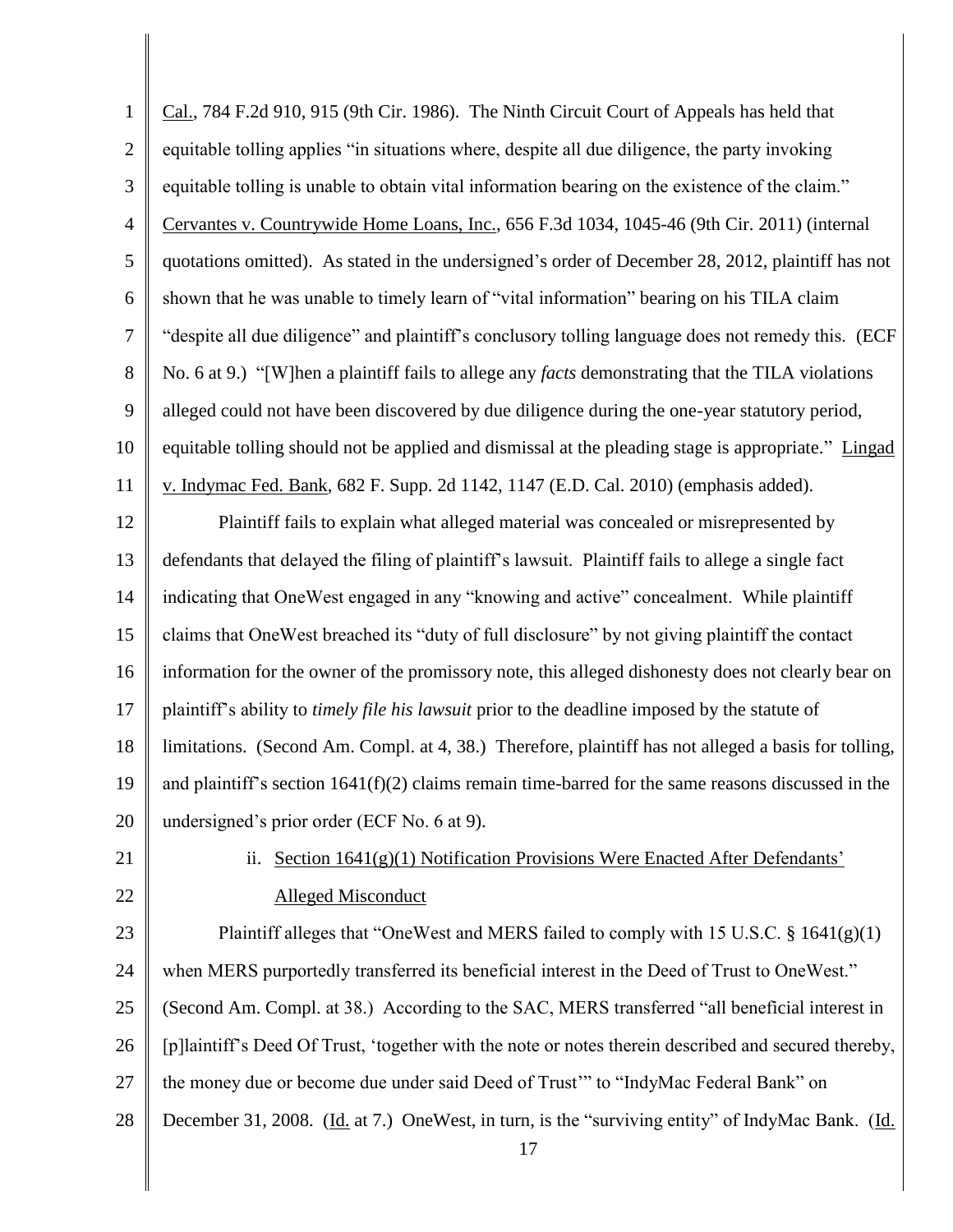1

at 3.) Therefore, the transfer which plaintiff alleges gave rise to OneWest's and MERS'

2 notification obligations under section  $1641(g)(1)$  occurred on December 31, 2008.<sup>12</sup>

3 4 5 6 7 8 9 10 11 12 13 14 15 16 17 18 19 20 Section 1641(g)(1) of TILA was effective as of May 20, 2009, nearly five months *after* plaintiff alleges OneWest and MERS had a duty to notify plaintiff. It would be unjust to hold OneWest and MERS liable for a failure to adhere to a then-non-existent statute. See Angelini v. Bank of Am., CIV. 11-3011-CL, 2011 WL 2433485, at \*5 (D. Or. Apr. 27, 2011) (unpublished) report and recommendation adopted, 1:11-CV-03011-CL, 2011 WL 2415841 (D. Or. June 14, 2011) (Where, after plaintiffs alleged section 1641 violations stemming from acts prior to May 20, 2009, the court said "[u]nfortunately for plaintiffs, [section  $1641(g)$ ] does not apply to their claims."); Eng v. Dimon, 11-3173 MMC, 2012 WL 2050367, at \*1 (N.D. Cal. June 6, 2012) (unpublished) ("the subsection of the statute on which Eng relies, 15 U.S.C. § 1641(g), was not added to TILA until 2009 and does not apply retroactively to conduct occurring before its effective date."); Bradford v. HSBC Mortgage Corp., 829 F. Supp. 2d 340, 353 (E.D. Va. 2011) (stating that "nothing in TILA indicates that [section 1461(g)] should be applied retroactively, and retroactive application of the provision ... would undoubtedly and impermissibly 'attach<sup>[]</sup> new legal consequences to events completed before its enactment.'") (quoting Landgraf v. USI Film Products, 511 U.S. 244, 269-70 (1994)). Therefore, because the acts plaintiff alleges gave rise to OneWest and MERS' disclosure obligations under section  $1641(g)(1)$  occurred *before* the effective date of the statute, plaintiff has not alleged facts sufficient to support his TILA claim. Plaintiff has failed to include factual

21 allegations to support his TILA claim despite having three opportunities to do so, and leave to

22 make further amendments would be futile. See Cahill, 80 F.3d at 339. Accordingly, the

- 23 undersigned recommends that plaintiff's TILA claim be dismissed.
- 24

f. Preliminary Injunction

25 26 Despite repeated claims for compensatory and even treble damages throughout the SAC, in requesting that the undersigned grant "declaratory and injunctive relief," plaintiff alleges that

<sup>27</sup> 28  $\frac{1}{12}$  The Assignment of Deed of Trust document attached to the SAC indicates a transfer date of December 18, 2008. (Second Am. Compl. at 59.) This inconsistency has no effect on the section  $1641(g)(1)$  analysis because both dates are prior to section  $1641(g)(1)$ 's effective date.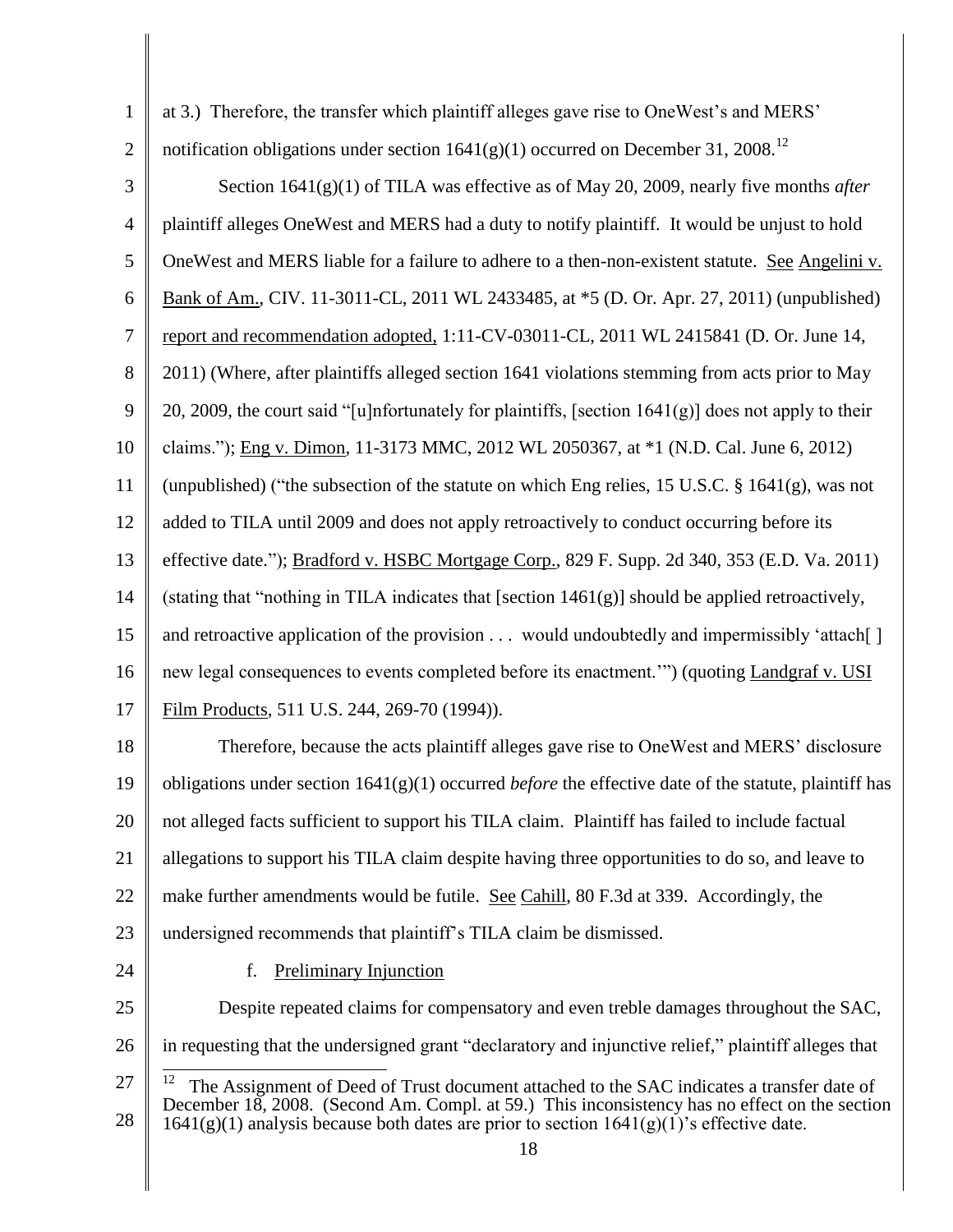1 2 3 4 5 6 7 8 9 10 11 12 13 14 15 16 17 18 19 20 21 22 23 24 25 26 27 he "has no adequate remedy at law for the injuries currently being suffered and that are threatened." (Second Am. Compl. at 42, 44.) After stating that he "has a strong likelihood of prevailing on the merits of the case," plaintiff requests a preliminary injunction "as to any action to set the Subject Property for a non-judicial sale pursuant to foreclosure proceedings, and secondly a permanent injunction precluding defendants from engaging in the wrongful conduct identified herein in the future." (Id. at 44.) Plaintiff's original complaint contained a substantially similar request for preliminary injunction, using much of the same language. (ECF No. 1 at 41-43.) The undersigned denied that request in an order issued on December 28, 2012, (ECF No. 6 at 13), which is incorporated by reference here, and the undersigned recommends that the request be denied again for the same reasons. Furthermore, even assuming *arguendo* that plaintiff had made the showing required for the requested injunction, such an injunction would seemingly be worthless given that the SAC indicates that the property was scheduled to be sold at public auction on January 13, 2012.<sup>13</sup> (Second Am. Compl. at 6.) The undersigned is unable to prevent an event that occurred in the past. g. State Law Claims In addition to the federal law claims discussed above, the SAC includes a number of state law claims including wrongful foreclosure; violations of California Civil Code section 2923.5; a claim for "no contract"; fraudulent concealment; quiet title; and slander of title. (Second Am. Compl. at 1-42.) However, as plaintiff has repeatedly failed to adequately state a valid claim arising under federal law, the undersigned lacks subject matter jurisdiction over plaintiff's state law claims. 28 U.S.C.  $\S$  1367(c)(3). The balance of the factors of "judicial economy, convenience, fairness, and comity [do] not tip in favor of retaining the state-law claims" given the undersigned's recommendation that the federal claims be dismissed. Oliver v. Ralphs Grocery 13 As noted above, this date may be inaccurate given the conflict between the dates in the NOTS attached to the SAC and the dates in the SAC itself. (Second Am. Compl. at 34, 77-78.) Regardless of which of the alleged sale dates are correct, plaintiff still appears to ask the court to

28 enjoin events that have already occurred.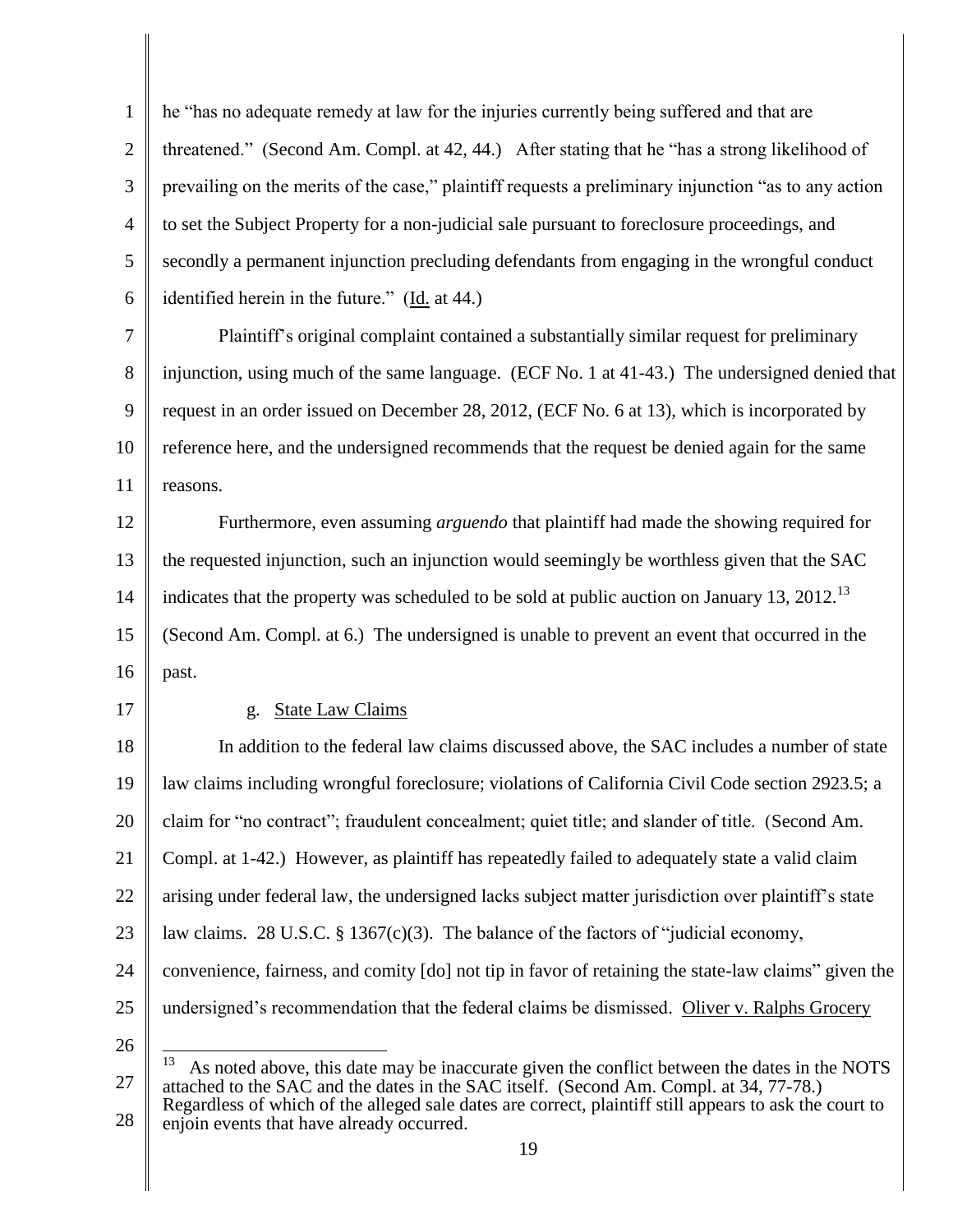1 2 3 4 Co., 654 F.3d 903, 911 (9th Cir. 2011) (internal quotations omitted); Sanford v. MemberWorks, Inc., 625 F.3d 550, 561 (9th Cir. 2010) (quoting Carnegie–Mellon Univ. v. Cohill, 484 U.S. 343, 350 n.7 (1988)). Accordingly, the undersigned recommends that the court decline to exercise supplemental jurisdiction over plaintiff's state law claims.

5

6

## e. Further Opportunities To Amend Would Be Futile Given Plaintiff's Failures To Comply With Court Orders

7 8 9 10 11 12 13 14 15 16 17 18 19 20 21 22 23 24 25 26 Through three iterations of his pleading, plaintiff has demonstrated an inability to adequately amend his pleading and meaningfully comply with the undersigned's orders. For instance, the SAC's RESPA recycles theories and language dismissed from the original complaint. (Compare ECF No. 1 at 31-32 with Second. Am. Compl. at 28-29; see ECF No. 6 at 6-9.) Likewise, the SAC's FDCPA allegations are substantially similar to the deficient FDCPA allegations in the FAC, which were dismissed for lack of non-conclusory *factual allegations describing* defendants' alleged improper debt collection activities. (Compare Second Am. Compl. at 36-37 with ECF No. 7 at 28-29; see ECF No. 11 at 11-13.) The SAC ignores the undersigned's prior orders even more brazenly with respect to plaintiff's proffered RICO claims by copying, nearly verbatim, the text of previously-dismissed RICO claims from the FAC and by disregarding the undersigned's prior order dismissing those claims for lack of supporting factual allegations. (Compare Second Am. Compl. at 39-42 with ECF No. 7 at 23-27; see ECF No. 11 at 13-14.) Plaintiff's resurrected TILA claims fail yet again because plaintiff ignored the undersigned's prior order and failed to allege *facts* supporting the tolling of the applicable statute of limitations. (Second Am. Compl. at 4, 37-38; ECF No. 6 at 9-10.) In sum, plaintiff has had repeated opportunities to cure defects in his complaint and to follow the undersigned's guidance about how to adequately allege claims, but plaintiff has repeatedly failed to do so. Plaintiff's continuing failures to correct deficiencies in his pleading strongly indicate that further opportunities to amend would be futile. See Cahill, 80 F.3d at 339. Nothing in plaintiff's SAC suggests that plaintiff could overcome the deficiencies attendant to his

27 claims if given leave to file yet another amended pleading.

28 ////